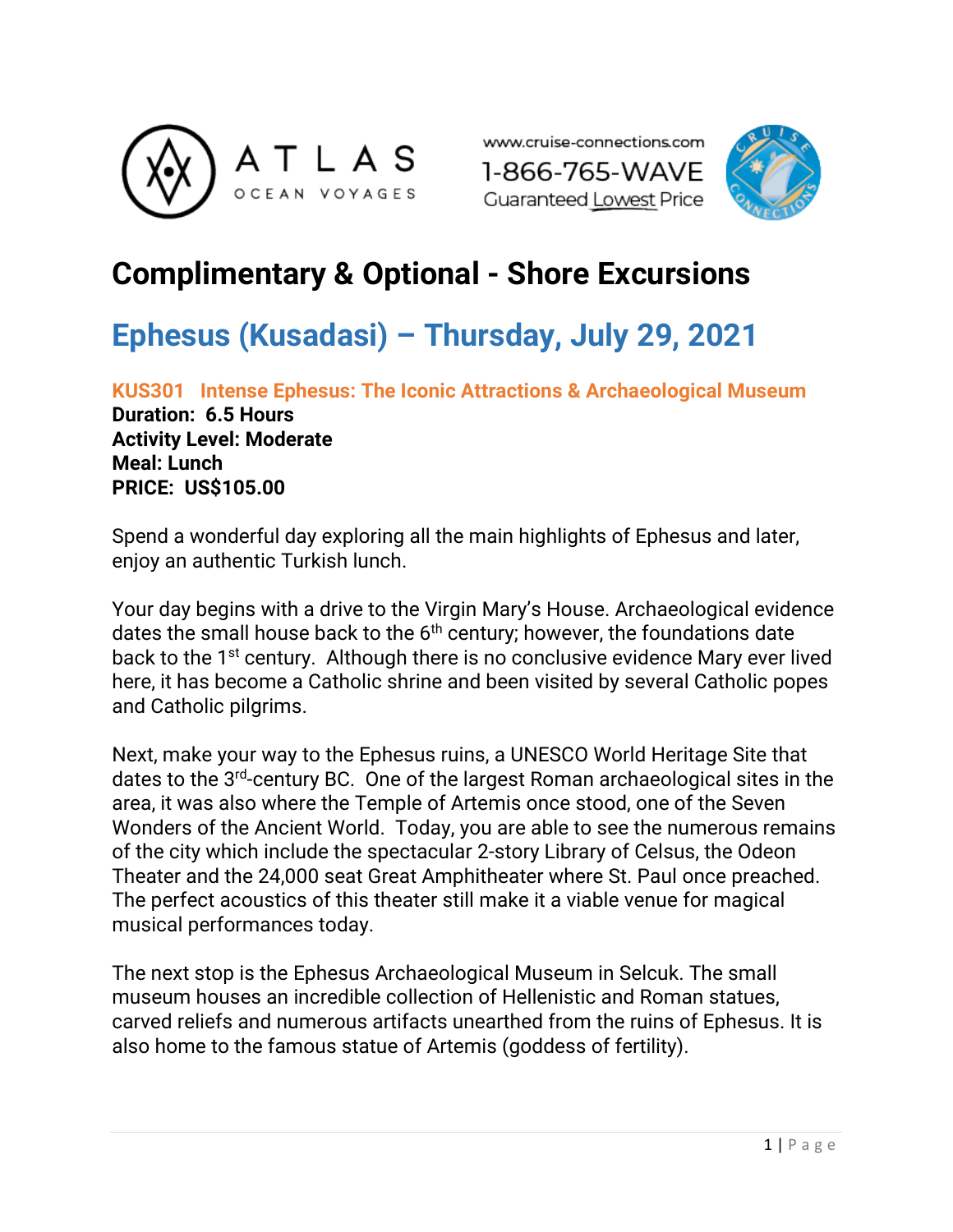Leaving the museum, you'll be treated to a traditional Turkish lunch before continuing on to the ruins of the Basilica of St. John. The Basilica was constructed with four domes along a longitudinal axis and a pair flanking the central dome to form the arm of the cross. Beneath the central dome was the grave of St. John.

Returning to Kusadasi, there will be time for exploring on your own, shopping or an optional carpet demonstration.

Special Note: This tour includes nearly 3 hours of moderate walking/standing that includes numerous steps and uneven surfaces. The tour is not available to wheelchair guests and is not considered suitable for those with walking difficulties. We recommend wearing weather appropriate comfortable clothing, walking shoes, a sun cap, sunglasses, and sunscreen. Shoulders and legs must be covered when entering the Virgin Mary's House. All shopping and/or carpet demonstrations are optional and at the guest's discretion.

### **KUS302 Ephesus Landmarks & The Terrace Houses - Homes of the Wealthy Ephesians**

**Duration: 4 Hours Activity Level: Moderate Meal: None PRICE: COMPLIMENTARY** 

Enjoy a visit to the Ancient Roman provincial capital and as a bonus, visit newly excavated dwellings that were home to the wealthy and important people of the city as evidenced by how finely they were decorated with exquisite mosaics and frescoes.

Ephesus was an important religious center, second only to Athens and later, Jerusalem. It kept its importance due to its well-placed port and its religious significance, which the locals were not above exploiting. Following Emperor Augustus' proclamation that Ephesus was the capital of the Asian Province in 27 BC, the city became one of the most important in the extended Roman Empire. The majority of the buildings you will see date from the era when Ephesus had nearly one quarter million inhabitants.

Your visit to the Ephesus site begins at the Magnesia Gate where your guide will then lead you on a leisurely downhill walk through the marble streets of the city. The significance of the sites you are seeing will be explained by the guide and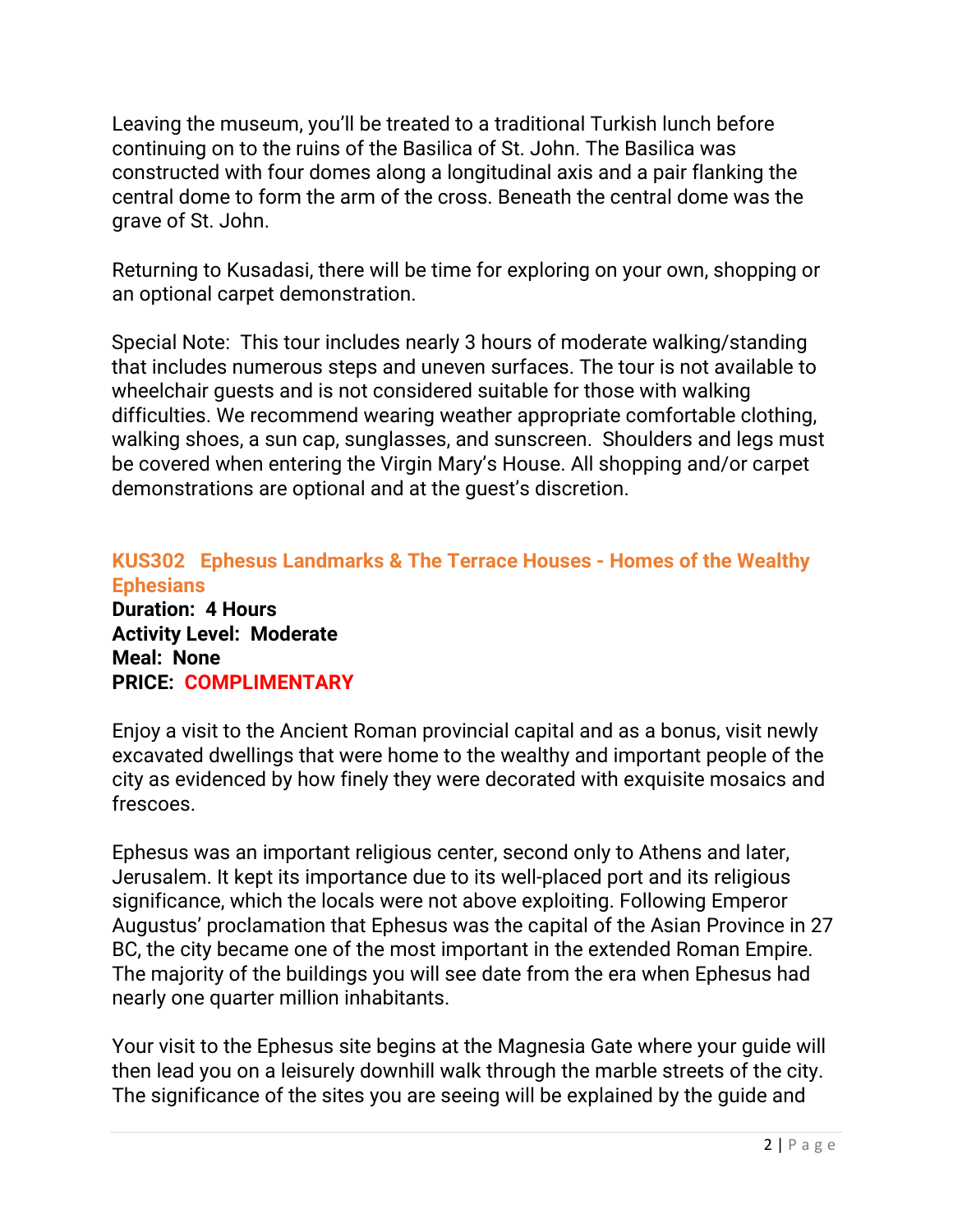those include the Gymnasium, Odeon, Fountain of Trajan, Temple of Hadrian, Upper Agora, Town hall, Roman baths, a Byzantine house, and surprisingly efficient public toilets. And of course, no visit to Ephesus is complete without seeing the Library of Celsus. This two-story edifice is finely decorated with columns and sculptures and was erected in 135 BC.

A short walk away you will find the 24,000 seat Great Amphitheater where it is believed St. Paul preached to the Ephesians, imploring them to give up their worship of Artemis and embrace the Christian faith. The perfect acoustics of the theater still make it a viable venue for magical musical performances today.

The highlight of your visit may well be entry into the newly opened portion of the historic Terrace Houses which are located on the slopes behind Ephesus, opposite the Temple of Hadrian. These houses were inhabited by wealthy Ephesians and were finely decorated. Archaeological evidence points to them being built in the period of Augustus and continued to be inhabited until the 7<sup>th</sup>century AD.

Returning to Kusadasi, there will be time for exploring on your own, shopping or an optional carpet demonstration.

Special Note: This tour includes nearly 2 hours of moderate walking/standing that includes numerous steps and uneven surfaces. Some of the steps are glass. The tour is not available to wheelchair guests and is not considered suitable for those with walking difficulties or those with a fear of heights. We recommend wearing weather appropriate comfortable clothing, walking shoes, a sun cap, sunglasses, and sunscreen. Shoulders and legs must be covered when entering religious sites. All shopping and/or carpet demonstrations are optional and at the guest's discretion.

#### **KUS306 Dinner Under the Stars at Ephesus - A Private Event**

**Duration: 3 Hours Activity Level: Moderate Meal: Dinner PRICE: US\$299.00**

This magical and exclusive evening event at the Celsus Library in Ephesus is truly a once-in-a-lifetime experience. Opened to us by special permission, your afterhours white glove dinner may well become your favorite holiday memory.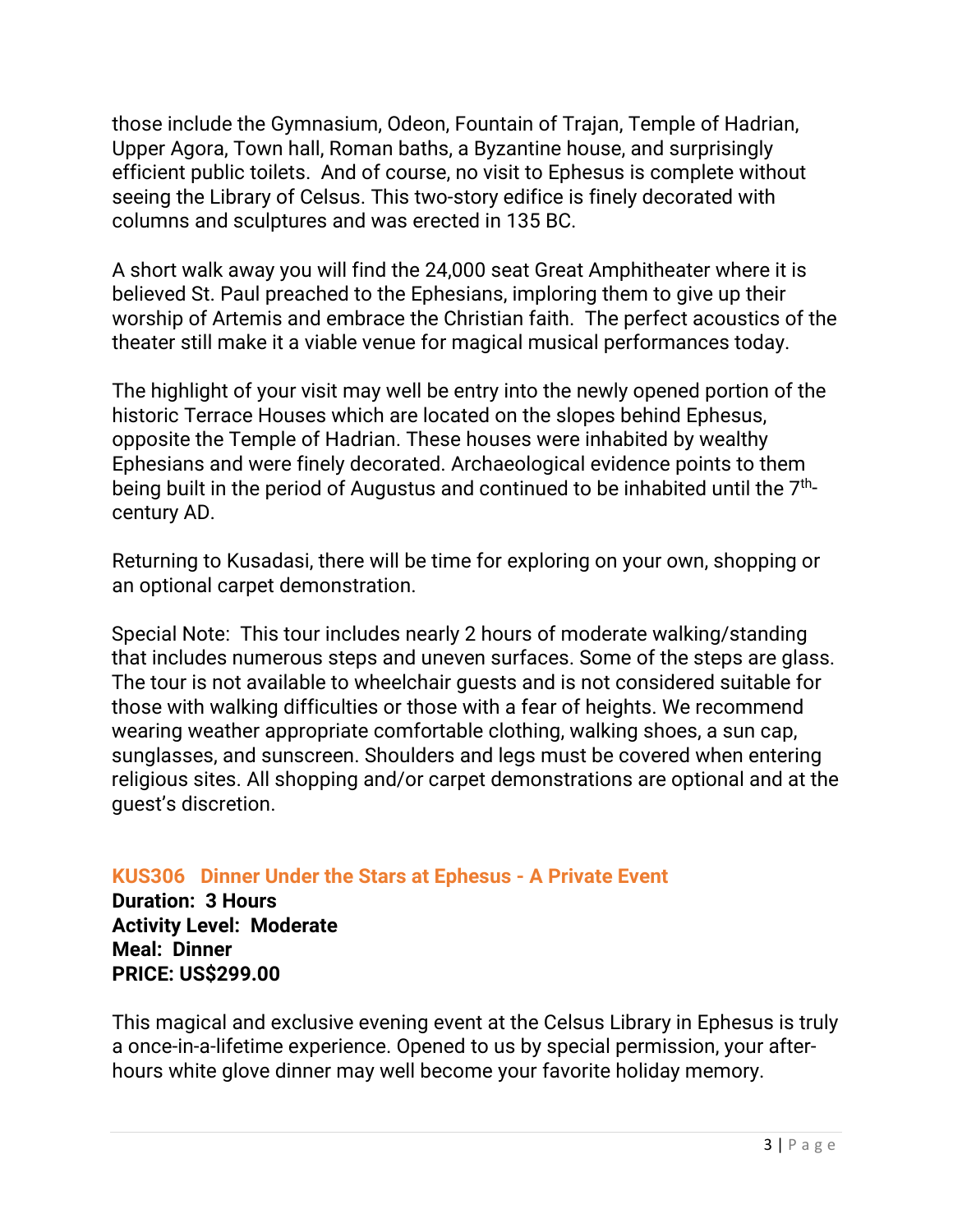On arrival, walk the world-famous Marble Road down to the library where white linen-clad tables are set up within the Library's courtyard. As you are seated, you will no doubt agree that while this magnificent historic landmark is an incredible sight to behold in daylight hours, when seen lit up under the stars, it simply becomes both ethereal and breathtaking. At night, the spectacularly illuminated façade gives new clarity to the elegant details of the statues resting in their niches and the intricate details of the frames.

As you bask in the extraordinary ambience of this truly special evening, you will be served an elegant 5-course white glove dinner, all while enjoying music performed by a trio from the Aegean Chamber Orchestra. It just doesn't get much better than this.

When your evening draws to a close, you will walk back to your transportation and return to the ship.

Special Note: This tour includes approximately 30 minutes of moderate walking over a slight incline and uneven surfaces. The tour is not available to wheelchair guests. Those with walking difficulties should contact the Excursions Desk to arrange alternate transportation. We recommend evening attire. This is not an Ephesus site visit. Each guest will receive a complimentary photo to commemorate the evening.

July 26<sup>th</sup> date is held at the Harbour Street location within Ephesus.

### **KUS309 Exclusive Behind-the-Scenes tour of Ephesus with an Archaeological Expert**

**Duration: 5 Hours Activity Level: Strenuous Meal: None PRICE: US\$119.00**

Explore behind-the-scenes at Ephesus with an archaeological expert as your guide and see areas not usually included in the public tours.

Travel from the pier to St. Paul's prison, which is also known as the Watch Tower. Built by the Romans, its location on a hill by the seaside made it an ideal place to protect the surrounding peninsula. It is unclear if it served as a prison for St. Paul, but it is believed he was held here to protect him from the protests against him taking place in the Great Theater. Your visit here is exclusive in that this area is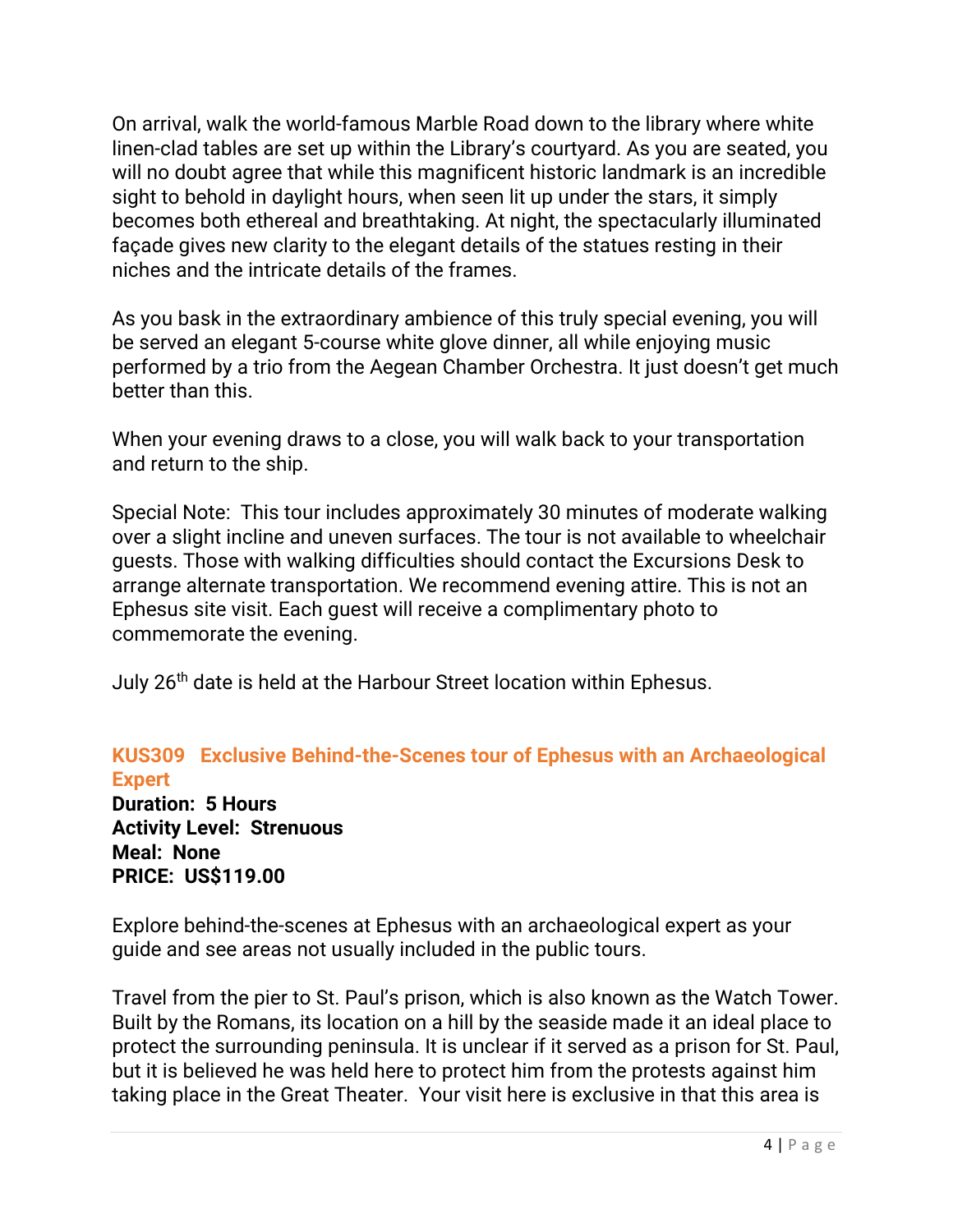not open to the general public. The 10-minute walk up the hill is well worth the effort as it affords you a wonderful panoramic view of Ephesus and the surrounding area.

From here, drive to the upper gate of Ephesus where you will commence your guided walking tour of the site conducted by an archaeological expert. See the Grand Theater and Celsius Library and then continue on to the Agora, Domitian Temple, and Curetes Street. The information imparted by the archaeologist gives added insight into what you are viewing as it goes beyond the normal tour narration.

Continuing on, make your way to the Terrace Houses using a less-traveled path up the slope to the houses. Situated across from the Hadrian Temple, these homes of the wealthy Ephesians provide a significant look into their daily lives during the Roman period. Next, your behind-the-scenes walk will pass near St. Paul's Cave, unearthing secret locations in Ephesus along with showcasing some incredible views of the site.

Leaving Ephesus behind, you will next drive to the House of the Virgin Mary. Archaeological evidence dates the small house back to the  $6<sup>th</sup>$  century; however, the foundations date back to the 1<sup>st</sup> century. Although there is no conclusive evidence Mary ever lived here, it has become a Catholic shrine and been visited by several Catholic popes and Catholic pilgrims. Afterwards, you will drive back to the pier in Kusadasi.

Special Note: This tour includes approximately 2 ½ hours of moderate to strenuous walking/standing that includes a significant incline, numerous steps, and uneven surfaces to negotiate. The tour is not available to wheelchair guests or those with other walking difficulties or mobility concerns. We recommend wearing weather appropriate comfortable clothing; walking shoes with a closed toe and non-slip sole; a sun cap; sunglasses and sunscreen. We further recommend bringing a bottle of water from the ship. Shoulders, legs, and midriffs must be covered when entering religious sites. All shopping and/or carpet demonstrations are optional and at the guest's discretion.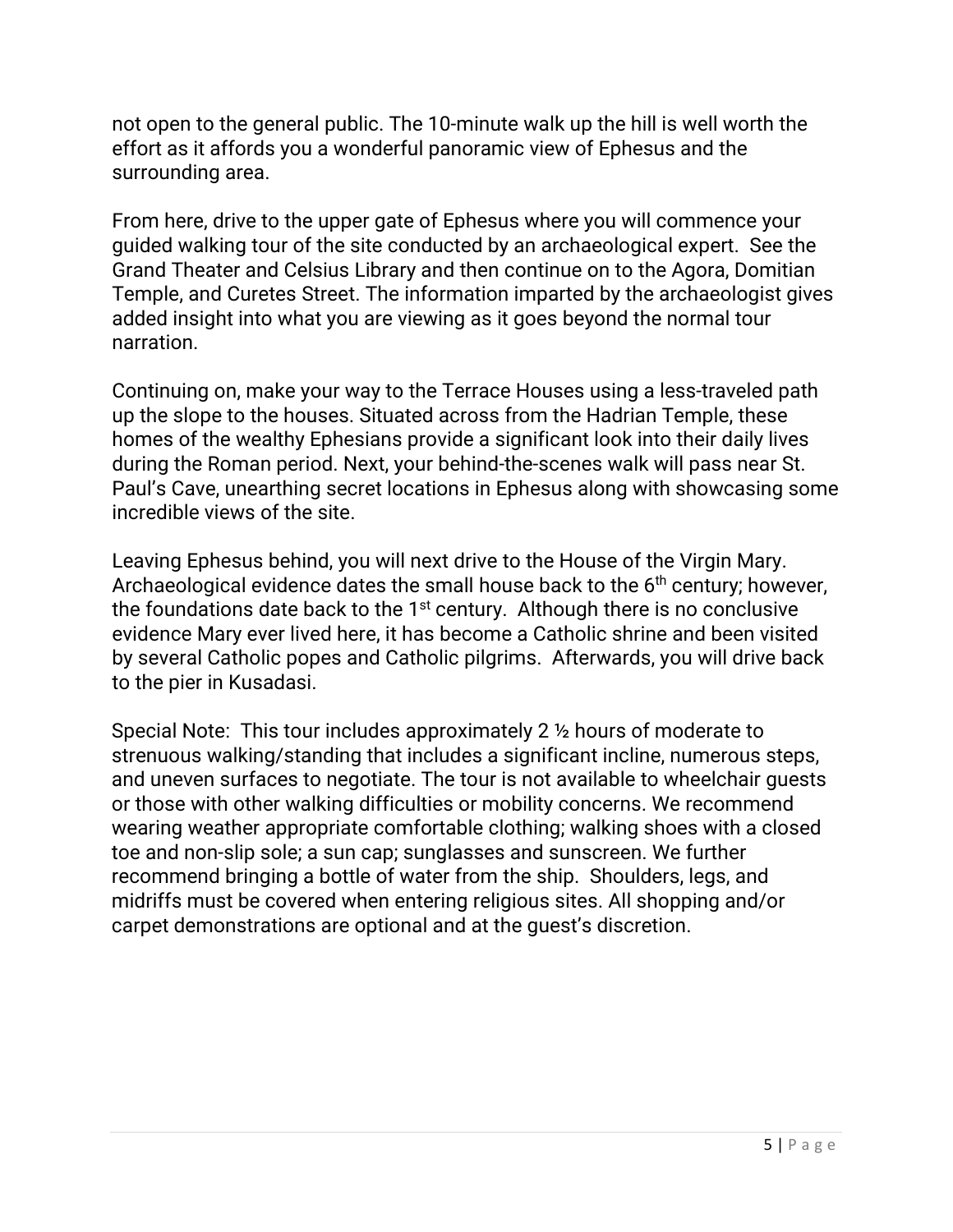#### **KUS310 Historic Sirince Village and the House of the Virgin Mary Duration: 4 Hours Activity Level: Moderate Meal: None PRICE: COMPLIMENTARY**

While any visit to Kusadasi usually includes time at Ephesus, there are a multitude of wonderful attractions to see beyond there. This tour introduces you to two of those that are equally worth exploring and well-suited for those who have visited Ephesus in the past.

Leaving from the port, you will first set out for the House of the Virgin Mary. It's a pleasant drive out to Mt. Pagus where a small, tree-lined path leads to a small stone cottage. Clinging to the side of Bulbul Mountain, it is believed to be the last home of the Virgin Mary, who traveled there in the company of St. John sometime around 40 A.D. near the end of her life. The home was officially recognized by the Vatican in 1896 after being described in visions by a German nun who had never seen it. In fact, it had yet to be discovered at that time. Today, both Christians and Muslims make religious pilgrimages to the site. Beside the house you will find a fountain where a sacred spring feeds three founts that each bestow a unique blessing upon visitors.

Continue from here through the countryside to the nearby village of Sirince which is a perfect blend of Turkish and Greek cultures. Enjoy free time here to explore on your own, strolling its narrow streets with their quaint village homes and soaking up the atmosphere of authentic village life. Famous for its fruit wines, you will be given an opportunity to sample some of them at a local café.

Following your time in Sirince, you will transfer back to Kusadasi where you will have the option of being dropped off in the center of town or returning directly to the pier.

Special Note: This tour includes approximately 2-hours of moderate walking/standing that includes some steps and uneven surfaces. The tour is not available to wheelchair guests and may not be suitable for those with walking difficulties. We recommend wearing weather appropriate comfortable clothing; flat walking shoes; a sun cap; sunglasses and sunscreen. Shoulders, legs, and midriffs must be covered when entering religious sites.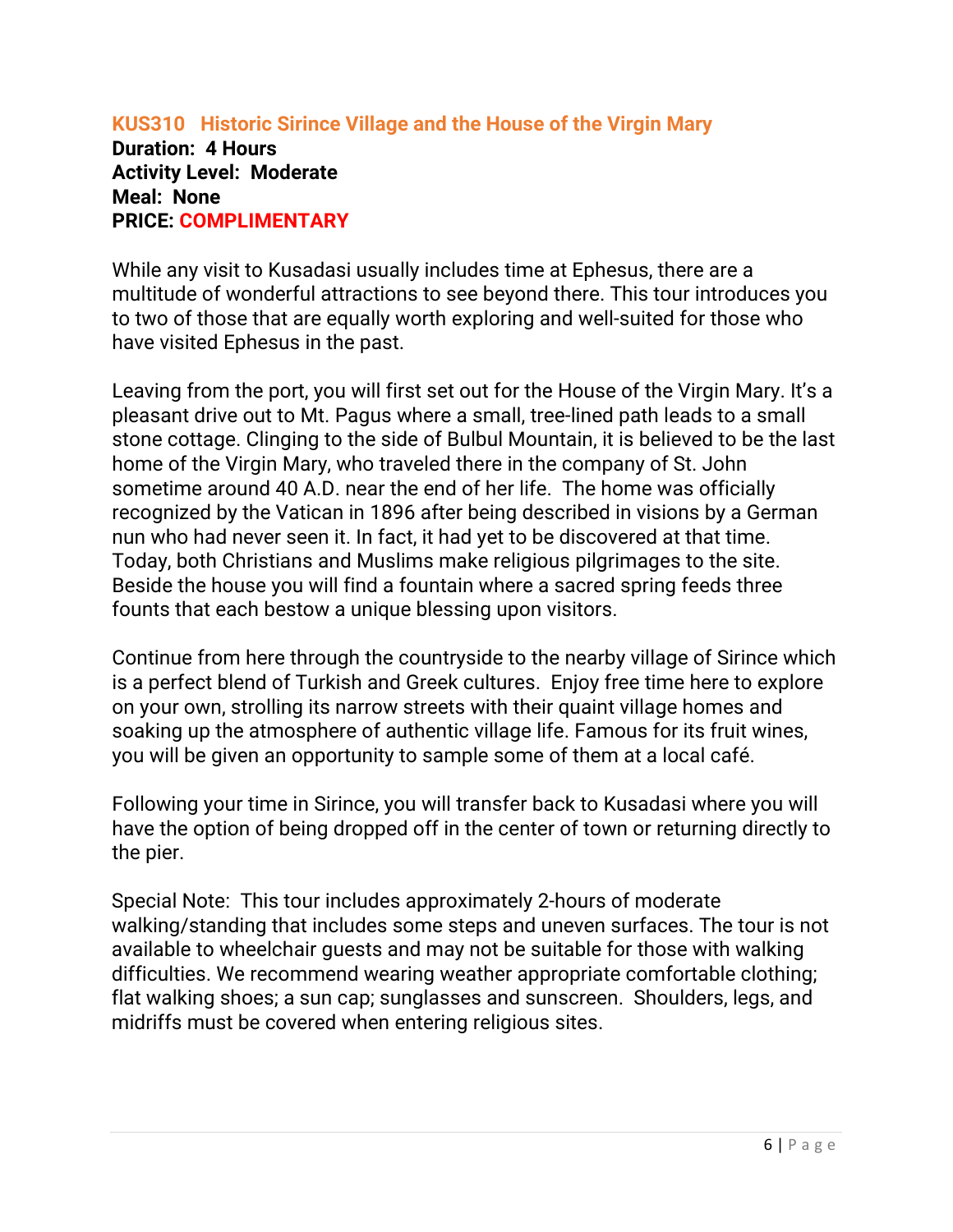### **KUS311 The Ancient Ionian City of Miletus & the Sanctuary of Didyma**

**Duration: 4.5 Hours Activity Level: Moderate Meal: None PRICE: US\$79.00** 

Spend time discovering two important and historical cities in the Kusadasi region, Didyma and Miletus.

Start with a scenic 1-hour drive from the pier to Miletus, thought to be the oldest of the Ionian cities. The city was home not only to explorers and traders, but many well-known intellectuals as well, such as Anaximenes who contemplated the heavens; Anaximander, the father of geography; Thales, a pioneer of astronomy and geometry who calculated the height of the Pyramids in Egypt; and Hippodamus, the ancestor of modern city planners whose work you can observe in Miletus' organized, grid-like pattern of streets. Once a great seafaring city, visitors today may wonder how that was given it is 5-miles from the sea. The answer is the Meander River which over the course of time left large deposits of silt that gradually built up the shoreline and distanced the city from the sea. Your visit here will last approximately 1-hour, during which you can wander its ancient streets and the ruins of the amphitheater.

Continuing, travel to Didyma and see its famous Temple of Apollo. For as long as one can remember, there has always been a challenge to build the next "world's tallest building" and that seems to be what the past inhabitants were striving for as they built the temple. Taking over 500 years to build, it was still never completed due to huge costs and engineering setbacks. Travelers from around the ancient world came here to seek the counsel of an oracle who was the voice of Apollo, the God who could not tell a lie. While only 3 of the original 100 columns remains, it is still possible to imagine the impressive beauty of the site that was the third largest man-made structure in the ancient world.

Returning to Kusadasi, you will have the option of being dropped off in the center of town or returning directly to the pier.

Special Note: This tour includes just under 2-hours of moderate walking/standing that includes some steps and uneven surfaces. The tour is not available to wheelchair guests and may not be suitable for those with walking difficulties. We recommend wearing weather appropriate comfortable clothing; flat walking shoes; a sun cap; sunglasses and sunscreen.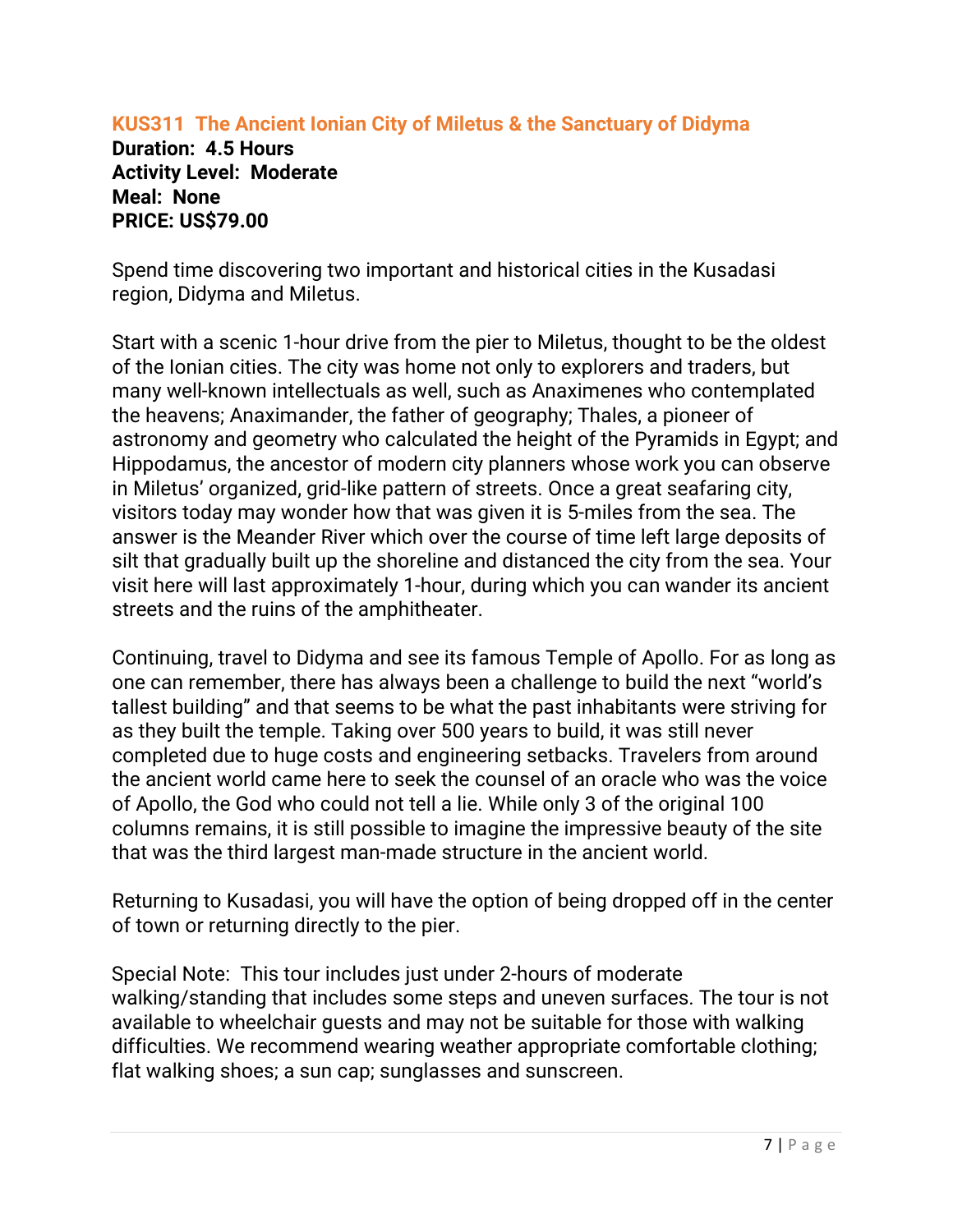# **Nessebar, Bulgaria – Saturday, July 31, 2021**

**NES501 Strandzha Mountain by Jeep & Eco Trekking Adventure Duration: 8 Hours Activity Level: Moderate Meal: Lunch PRICE: US\$129.00**

Travel by jeep into the magical Strandzha Mountain Nature Park for an up-close look at Bulgaria's natural beauty.

Your jeep transports you from the pier to the green slopes of Strandzha Mountain and the nature park, an area that is tucked away from civilization, enabling it to maintain its pristine splendor.

Reaching the park, commence an energizing 1-hour hike along a forested nature trail that follows the river's edge. The crystal-clear babbling waters of the river add to the tranquility and sense of wonder that envelopes you in this truly special place.

After this regenerative experience, you will re-board your jeep and drive to the village of Brashlian, declared an architectural reserve for its well-preserved homes and buildings that date back to the 17<sup>th</sup> century. Your guided walk of the village includes visiting a 200-year-old house, the village church and the 17th century schoolhouse that is now home to an interesting museum. Afterwards, enjoy a traditional lunch followed by a singing performance featuring local women from the village.

Travelling back through the forest to the pier in Nessebar, a stop will be made to capture some beautiful photos at a nearby waterfall.

Special Note: This tour includes approximately 3 hours of moderate walking/standing that includes steps and natural, uneven terrain. The tour is not available to wheelchair guests, those with walking difficulties or other physical limitations. Participants should be in good health. We recommend wearing weather appropriate comfortable clothing, sturdy walking shoes, a sun cap, sunglasses, and sunscreen. Shoulders, legs, and midriffs must be covered when entering religious sites.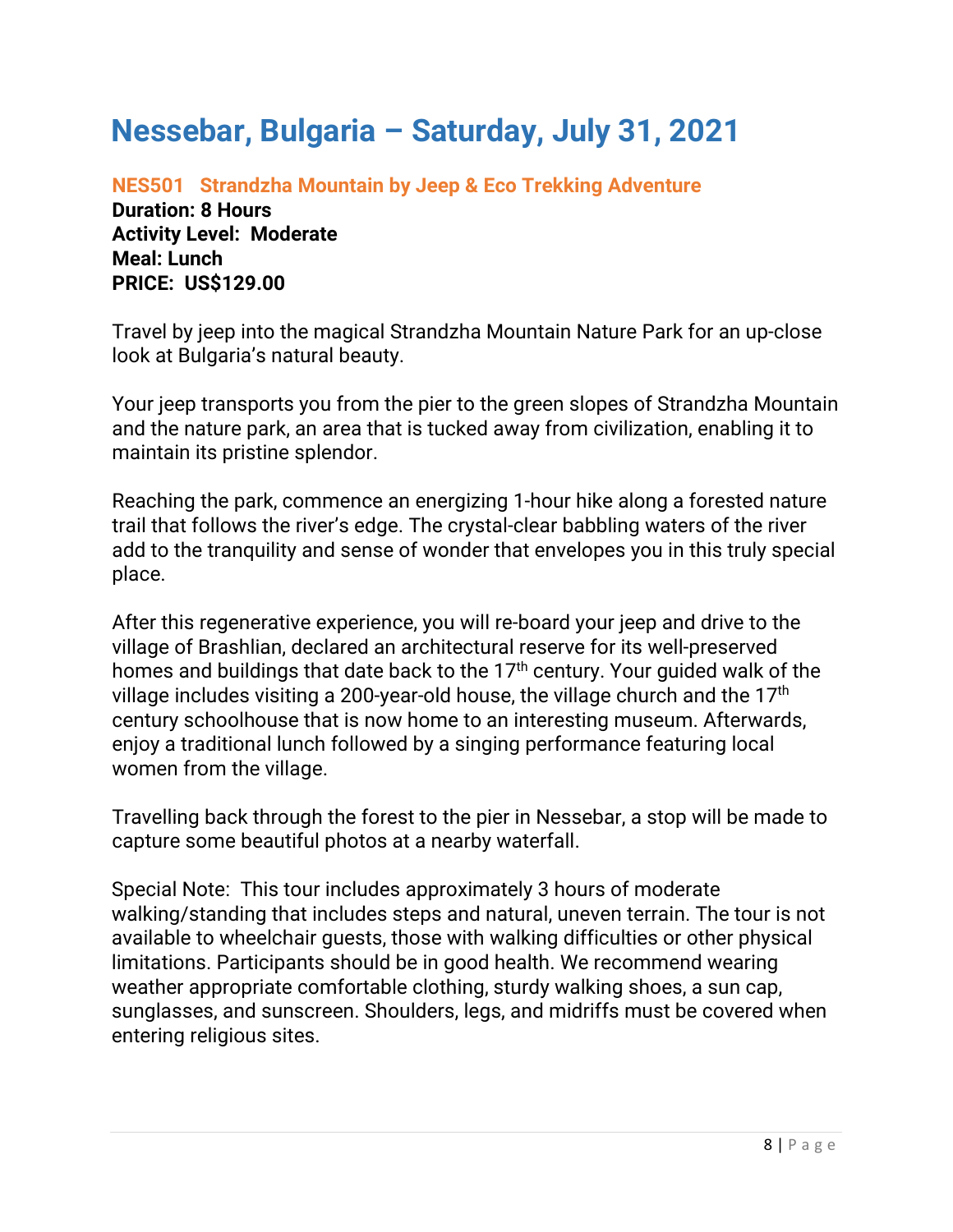**NES305 Discover the Heart of Nessebar on Foot & Step Back in Time at an Ethnographic Complex** 

**Duration: 4 Hours Activity Level: Moderate Meal: Snack PRICE: COMPLIMENTARY** 

Discover the charms of Nessebar, a UNESCO World Heritage designated village on this delightful tour that showcases its history and traditions. Situated on a picturesque rocky peninsula, this museum-like town possesses an atmosphere not found anywhere else along this coast.

Meet your guide at the pier and take a short walk into the heart of the village for a visit to St. Stefan's church. Sections of this rustic stone church date back to the 11<sup>th</sup> century and within its walls you will find murals depicting figures from the New Testament that date back to 1599. Your walking tour continues, taking you past numerous historical sites within the village and including exterior visits of some of its most significant and beautiful churches.

Next, board a coach and travel inland to Orizare, location of the authentic ethnographic complex that serves as a guardian of Bulgarian traditions. Behind stone walls and heavy gates, lies a fascinating complex that authentically exhibits the lifestyle and traditions of a typical Bulgarian family from the past century. Step inside a small, whitewashed house for a glimpse into domestic interior decoration. Glimpse into the private chapel with its beautiful wood carved iconostasis and colorful murals. Its easy to imagine what daily life might have looked like.

Afterwards, sit back and relax with a glass of local wine while watching a demonstration of "banitsa" preparation. Banitsa is a popular Bulgarian cheese pie made by wrapping phyllo sheets around a filling of yogurt, eggs, and feta cheese. Then be treated to tastings of other traditional Bulgarian specialties while enjoying a lively folklore performance.

Filled with newfound appreciation of all things Bulgarian, and a satisfied palate, you'll drive back to the pier.

Special Note: This tour includes approximately 2 hours of moderate walking/standing that includes steps and uneven surfaces. The tour is not available to wheelchair guests, those with walking difficulties or other physical limitations. We recommend wearing weather appropriate comfortable clothing,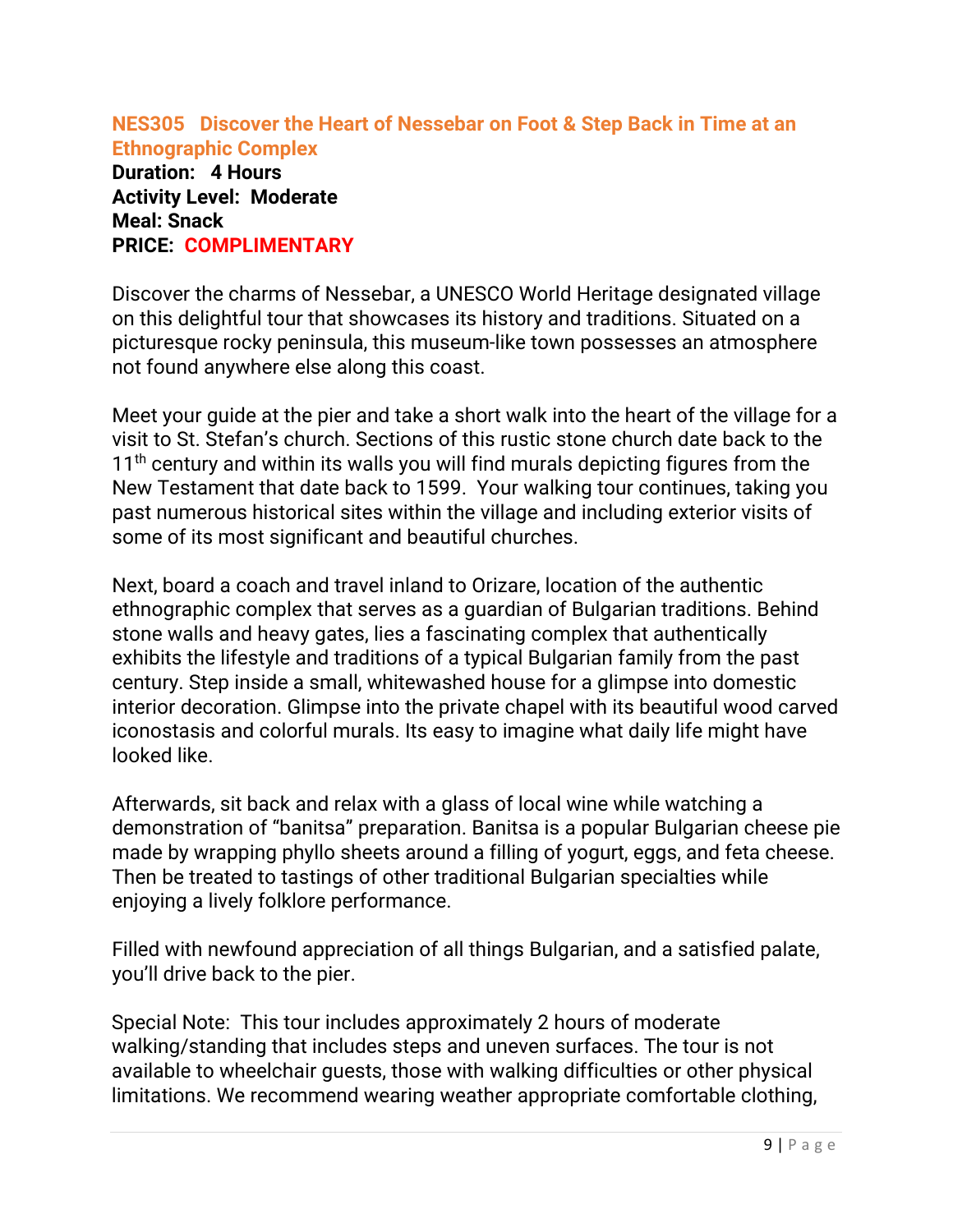flat walking shoes, a sun cap, sunglasses, and sunscreen. Shoulders, legs, and midriffs must be covered when entering religious sites.

#### **NES302 Explore Nessebar's Old Town on Foot – A UNESCO World Heritage Site Duration: 2.5 Hours Activity Level: Moderate Meal: None PRICE: COMPLIMENTARY**

This fascinating walking tour will give you an up-close view of the delightful Byzantine town of Nessebar, one of the most charming places in Bulgaria.

Replete with narrow, cobblestone lanes, quaint houses and churches of various styles and architecture, it's no wonder the Old Town of Nessebar has been declared a UNESCO World Heritage Site. Your guided walking tour has you experiencing first-hand its remarkable medieval atmosphere and uncovering all of its treasures which include its most impressive churches which are the heart of the town's unique atmosphere.

Start by meeting your guide in the port and walking to St. Stefan's Church which was built at the end of the 10<sup>th</sup> century and has been restored several times. Within its walls you will find 258 exceptional murals and original paintings from the 16<sup>th</sup> century, along with a wood carved pulpit from that era. Today, the church is also a museum and considered one of Bulgaria's most significant cultural monuments.

Continue on down narrow cobblestoned streets with their two-storied period houses that exude a sense of romanticism. As you make your way to the Old Metropolitan Church, pass small town squares and quaint shops. A profusion of sidewalk vendors offer up a wide array of artwork and handicrafts, reminiscent of the spirit of the Agora. Continuing your stroll to the main gates of the Old Town, see the churches of Blessed Savior, St. John the Baptist, and the Christ Pantocrator with its fine example of ornamental architecture. By the main gates, find the Archaeological Museum where you will enjoy a visit. Housed within its walls are fine collections of jewelry, coins, pottery, statues, plaques, and magnificent icons. Afterwards, stop for refreshments before returning to the pier. Those who wish may stay behind in town and return on their own to the ship.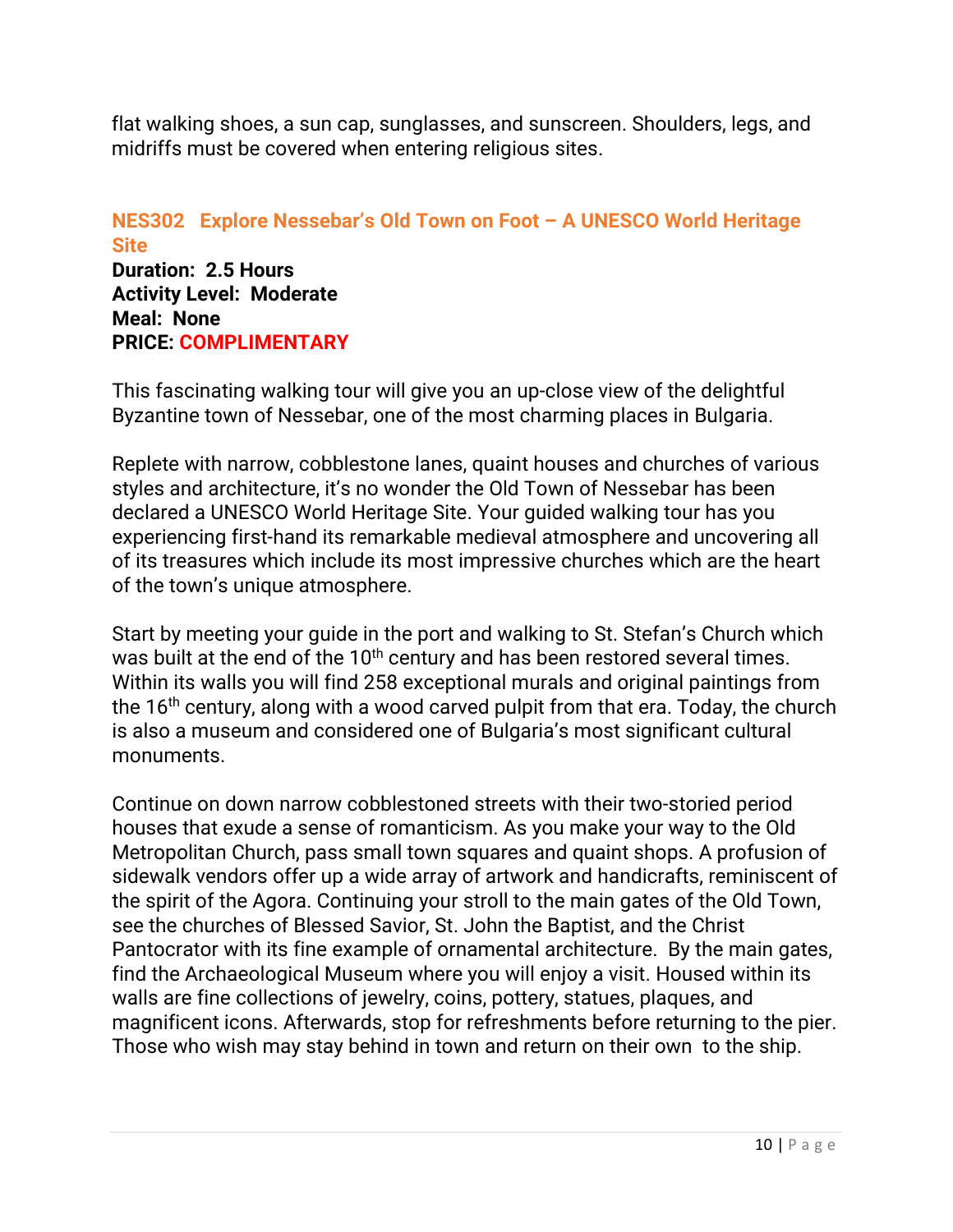Special Note: This tour includes approximately 2 hours of easy to moderate walking/standing that includes steps and uneven surfaces. The tour is not available to wheelchair guests and may not be suitable for those with walking difficulties or other physical limitations. We recommend wearing weather appropriate comfortable clothing, flat walking shoes, a sun cap, sunglasses, and sunscreen. Shoulders, legs, and midriffs must be covered when entering religious sites.

#### **NES303 A Fusion of Bulgarian Food and Wine & Live Musical Performance Duration: 2.75 Hours Activity Level: Easy Meal: Dinner PRICE: US\$129.00**

You have spent the day discovering captivating Nessebar, now spend the evening partaking of its excellent cuisine, local wines, and authentic entertainment.

A short drive from the pier brings you to one of the Black Sea Coast's best restaurants where you will be treated to a delicious dinner of traditional Bulgarian dishes, updated with a modern twist. Your gourmet dinner will be paired with premium Bulgarian wines, making for an even more enjoyable dining experience. And if that wasn't enough, an exclusive, live instrumental performance of popular Bulgarian and international music will definitely add to the atmosphere and help create what will surely be an unforgettable night.

Afterwards, return to the ship and perhaps have a nightcap on deck as you bid farewell to delightful Nessebar.

Special Note: This tour includes a limited amount of easy walking. The tour is available to wheelchair guests who are able to make their own way on and off the transportation and have a companion to assist them. We recommend country club casual clothing with a light sweater or jacket as evenings can be cool, and comfortable shoes.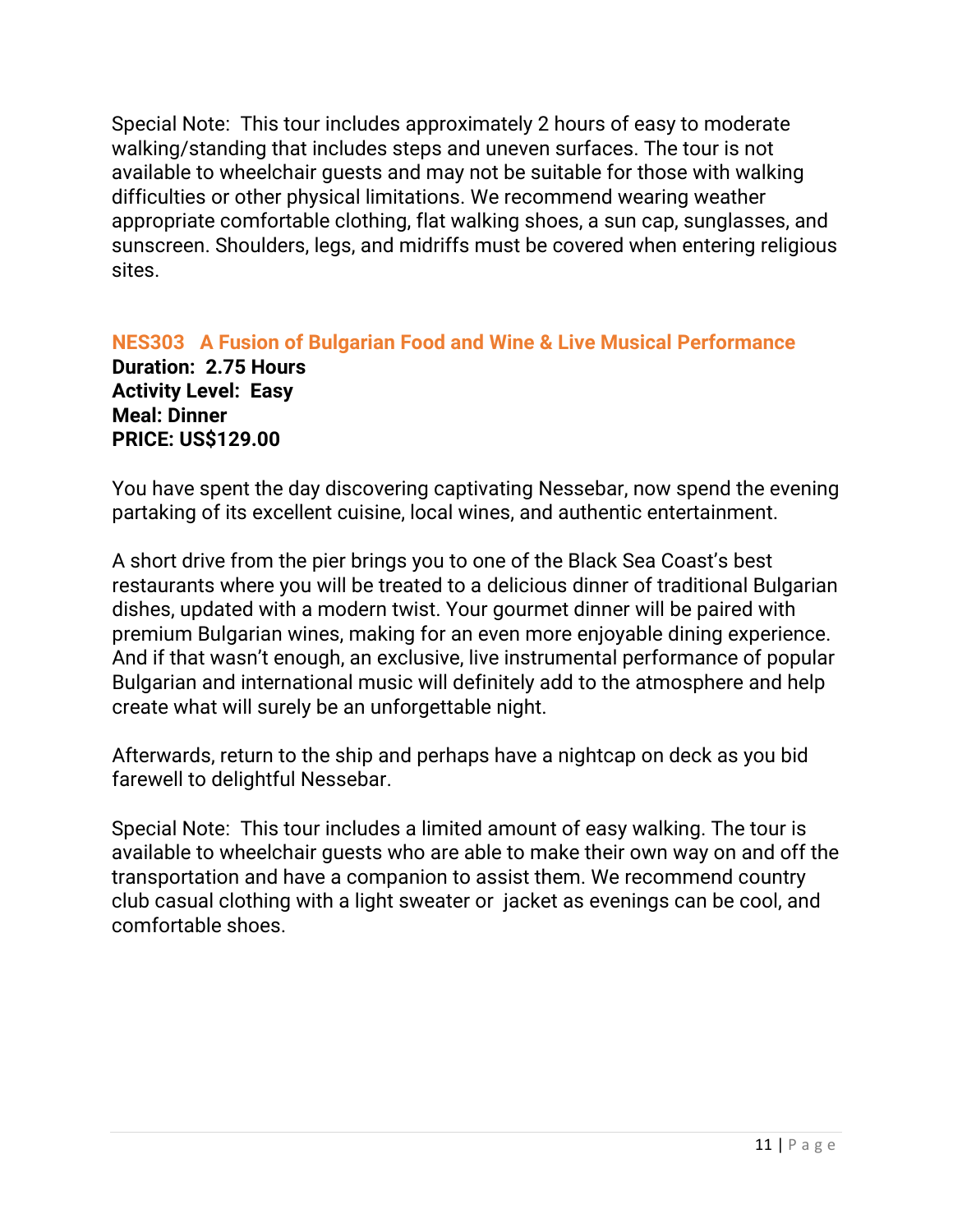#### **Novorossiysk, Russia – Friday, August 06, 2021**

**NVS501 Forest Trek to Gebiusskiye's 7 Waterfalls Duration: 7 Hours Activity Level: Strenuous Meal: Lunch PRICE: US\$239.00**

Spend the day discovering the beauty of Gebiusskiye Waterfalls, one of the most popular scenic spots in the Novorossiysk area.

Take a relaxing picturesque drive from the port to the Gebiusskiye Waterfalls, each unique in its own right. There are seven falls in total with the three highest waterfalls having their own names.

Arriving at the trail head, commence a guided trek to view these marvels of nature. The first fall to be encountered is the 56-foot "Lace" waterfall which derived its name from its unusual shape. Its channel has characteristic twists and turns as it tumbles into a natural stone bowl-shaped pool. The second fall you will come upon is "Vysotsky's Grotto". This 20-foot high stunning fall is named after the famous Soviet poet, film and theater actor, V.S. Vysotsky who often visited the village of Dzhubga and would come the waterfall to relax in its pristine setting. The last of the falls you will experience is "The Mouth of the Devil" which is also the highest at 66-feet. After you hear the characteristic sound the fall produces when the water passes between limestone slabs, you will understand how it got its name!

Total trekking time through the forest is approximately 2-hours that covers 2.5 miles. Making your way back to the starting point, rejoin your transportation and drive to a local restaurant for lunch. Afterwards, return to the port.

Special Note: This tour includes approximately 2-hours of moderate to strenuous hiking that includes inclines, natural, gravel and uneven surfaces. The tour is not available to wheelchair guests or those with physical limitations or other health concerns. Participants should be in good physical condition. We recommend wearing weather appropriate comfortable clothing, sturdy flat walking shoes with a closed toe, a sun cap, sunglasses, and sunscreen. Guests will need to sign a waiver before being allowed to take part in the tour.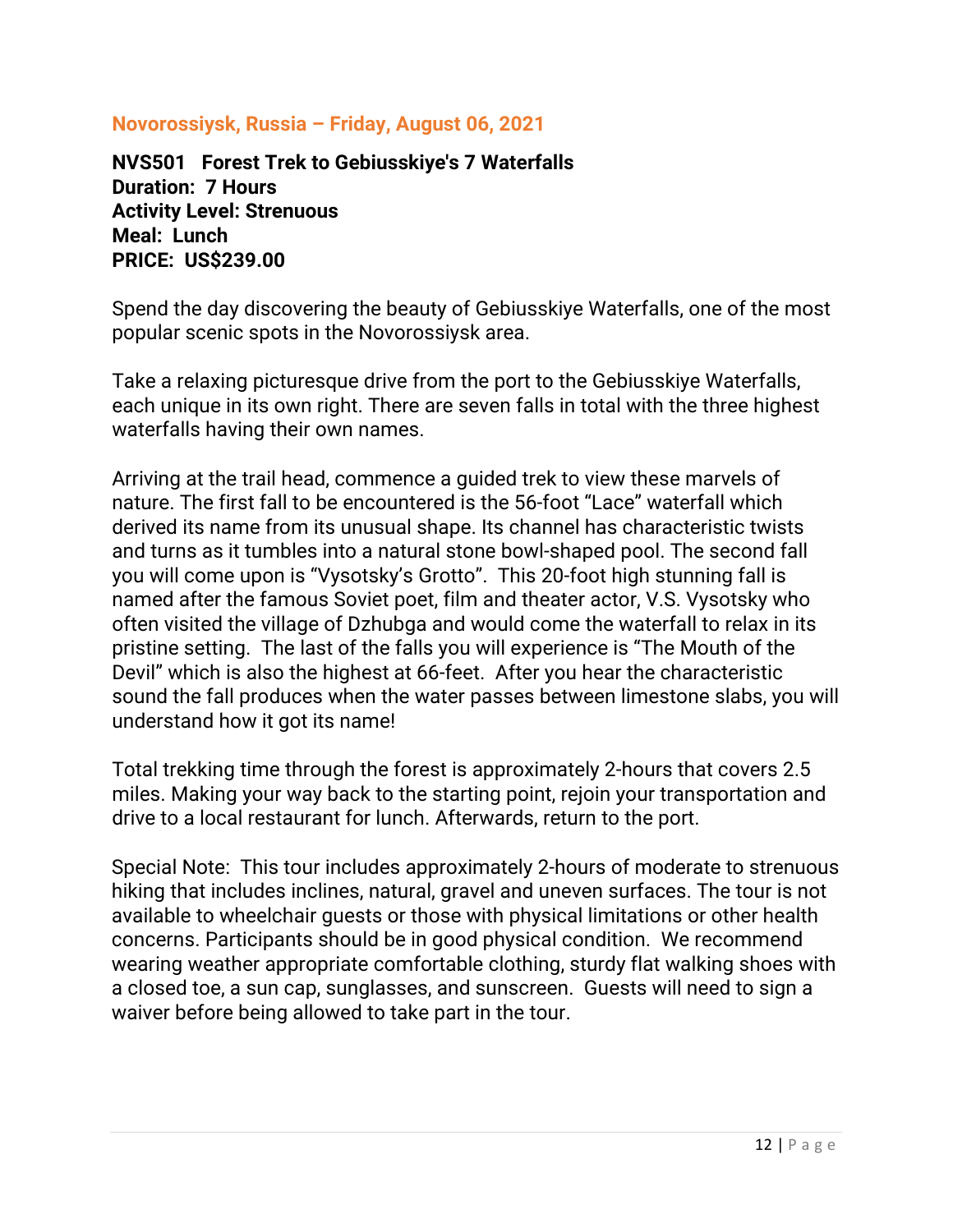#### **NVS302 Novorossiysk Cultural Landmarks, Musical Performance & Abrau-Durso Winery**

**Duration: 7.75 Hours Activity Level: Moderate Meal: Lunch PRICE: US\$189.00**

Discover the "Hero City" of Novorossiysk with visits to some of its most important landmarks and later, listen to a musical performance before ending your day by indulging in some local sparkling wines at a shoreside winery.

Drive first to the historic battleship 'Mikhail Kutuzov' for an exterior visit of this imposing vessel. Commissioned in 1954, she served for many decades in Russia's Black Sea Fleet until being opened to the public as a museum in 2002.

Traveling via the city center, make your way to the famous Malaya Zemla beachhead where you will find a monument that is dedicated to the Novorossisyk landing in 1943, when Soviet forces managed to secure the beachhead despite a strong counterattack by the Germans. The memorial houses portraits of Soviet heroes and a sculpture that memorializes the paratroopers. The land surrounding the memorial is preserved as it was in WWII, still covered with trenches and shellholes.

Next, it's time to familiarize yourself with some Russian folklore and classical music at the Dmitriy Shostakovich Novorossiysk College of Music. Be delighted by a concert of classical Russian music performed by the college's students, many of whom have gone on to win national and international awards. A wide repertoire of changing compositions will bring to life the depth and cordiality of the Russian heart and soul and leave you with a new appreciation for this genre of music.

Leaving the city behind, enjoy a panoramic drive to Abrau-Durso village. Abrau Lake is a natural lake nestled on a mountainous peninsula. The lake is the largest in North Caucasus and the area is sometimes referred to as the "Russian Switzerland". Stop for lunch here before heading to the Abrau-Durso Winery which is located on the shores of the lake. During your visit, tour the winery and learn about the history of the wines and how they are classified. Wines have been made in this region for over 140 years and are unique in that they are made according to French technology; however, they are impossible to confuse with any other wines because of their significantly "softer" taste as opposed to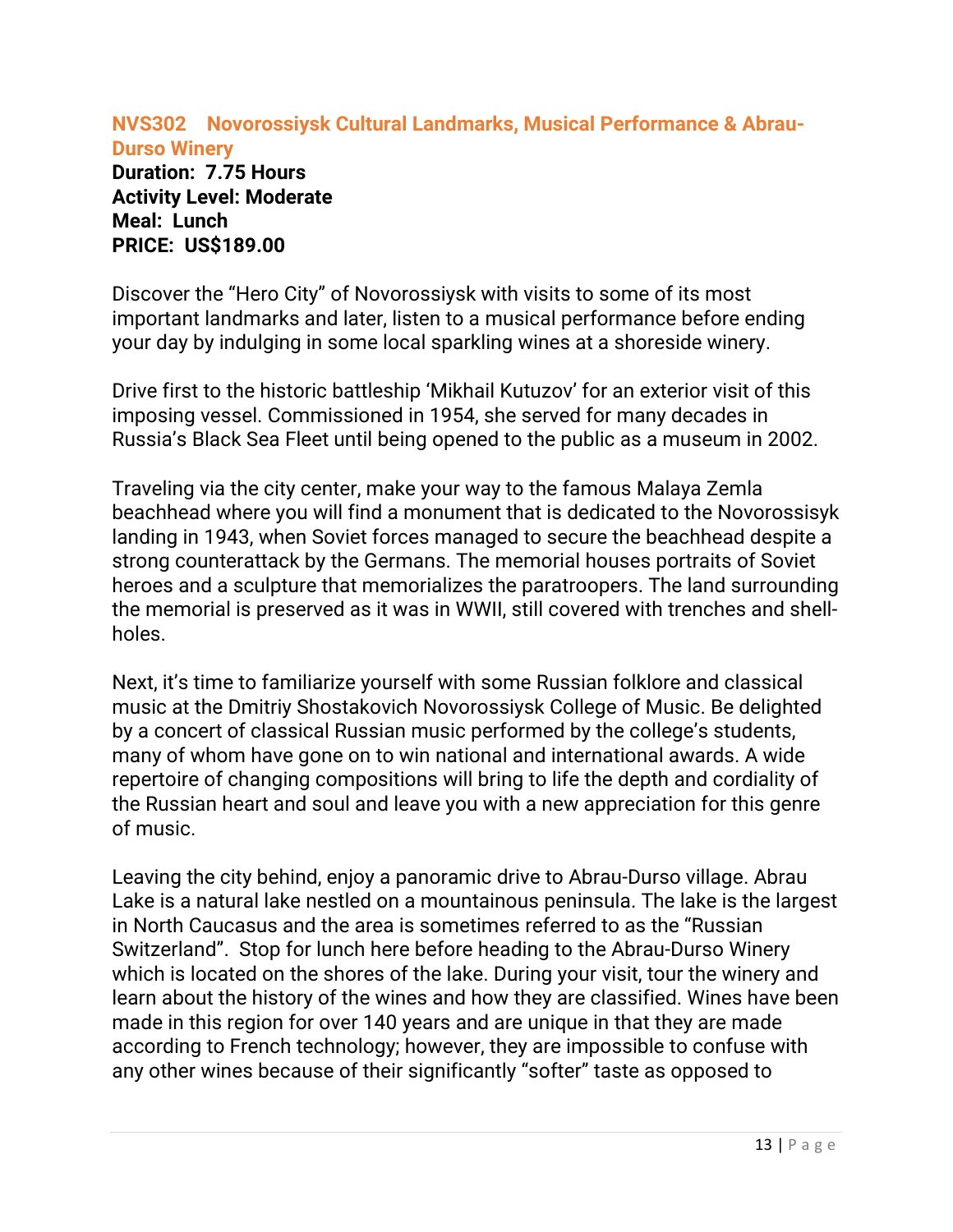classical French Champagne. Discover this for yourself as you are invited to taste 6 varieties of the wines produced here.

Before driving back to the port, have a bit of free time to walk around the lake and take some photos or pick up a few souvenirs.

Special Note: This tour includes approximately 3 hours of easy to moderate walking/standing that includes numerous steps. The tour is not available to wheelchair guests and is not considered suitable for those with walking difficulties. We recommend wearing weather appropriate comfortable clothing, flat walking shoes, a sun cap, sunglasses, and sunscreen. It is also recommended to bring a light sweater or jacket as it can be quite cool in the wine cellars.

### **NVS305 Military Tribute to Novorossiysk - A WWII Hero City**

**Duration: 3.5 Hours Activity Level: Moderate Meal: None PRICE: COMPLIMENTARY**

For those wishing a nice overview of the city and its marquee landmarks, this is the perfect choice as it showcases several notable sites.

Start off with a visit to the historic battleship 'Mikhail Kutuzov', now home to the Black Sea Navy Museum. Commissioned in 1954, she served for many decades in Russia's Black Sea Fleet until being opened to the public in 2002.

Continue from here along the seafront, drinking in panoramic views of the city that include the memorial dedicated to its founders. Pass through the city center on your way to the famous Malaya Zemla beachhead where you will find a monument that is dedicated to the Novorossisyk landing in 1943, when Soviet forces managed to secure the beachhead despite a strong counterattack by the Germans. The memorial houses portraits of Soviet heroes and a sculpture that memorializes the paratroopers. The land surrounding the memorial is preserved as it was in WWII, still covered with trenches and shell-holes.

Next, travel into the heart of the city and Hero Square, location of the Eternal Flame. First lit in 1958, it has burned continuously since that time, memorializing all those who lost their lives in battle here. After some time for photos, drive back to the port.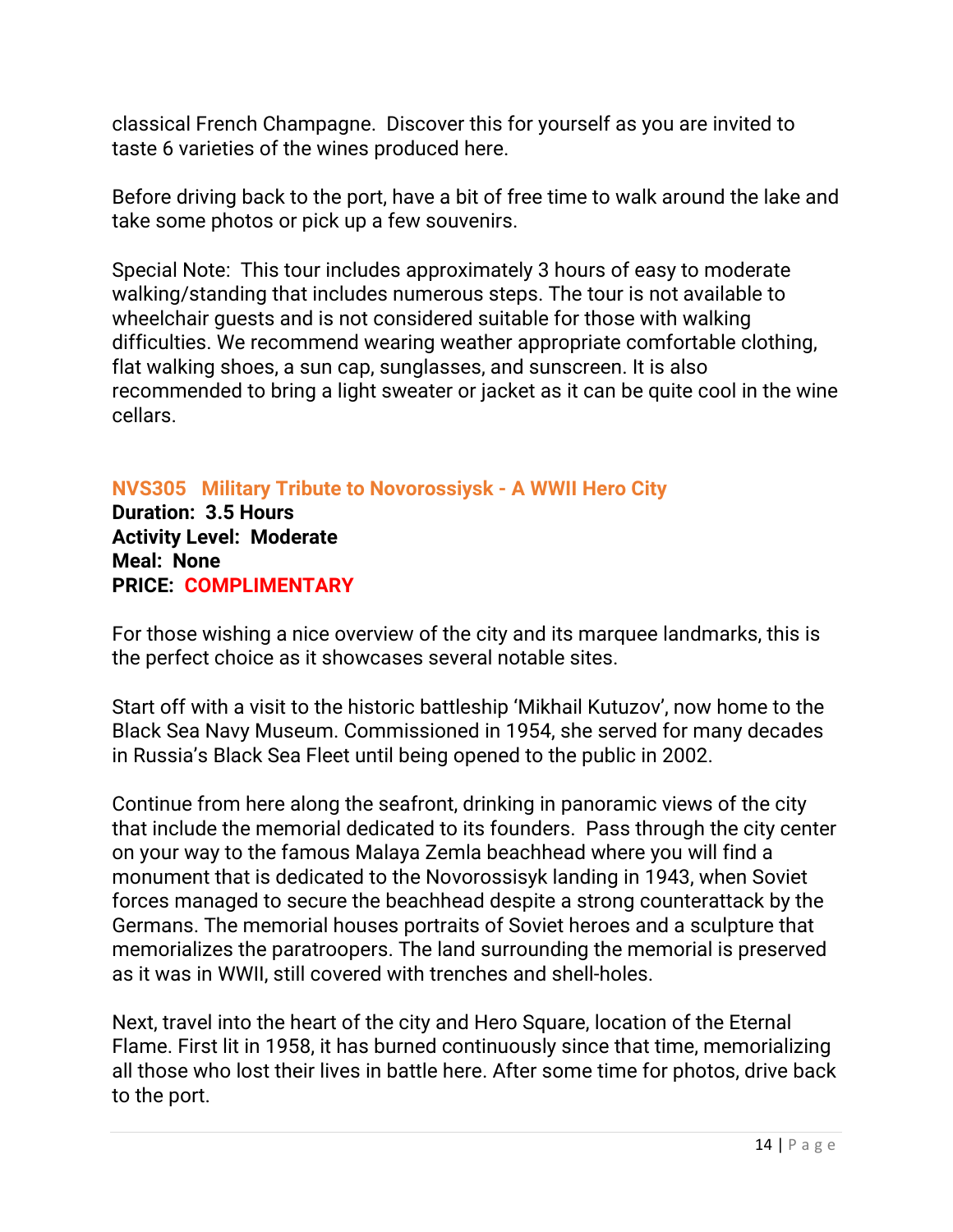Special Note: This tour includes approximately 90-minutes of easy to moderate walking/standing that includes numerous steps. The tour is not available to wheelchair guests and is not considered suitable for those with walking difficulties. We recommend wearing weather appropriate comfortable clothing, flat walking shoes, a sun cap, sunglasses, and sunscreen.

**NVS306 Novorossiysk City Tour & Folk Performance Duration: 4 Hours Activity Level: Moderate Meal: None PRICE: COMPLIMENTARY** 

Discover the "Hero City" of Novorossiysk with visits to some of its most important landmarks and later, listen to a delightful musical performance.

Start with a drive from the port to the battleship 'Mikhail Kutuzov' for an exterior visit. Commissioned in 1954, she served for many decades in Russia's Black Sea Fleet until being opened to the public in 2002 and serving as home to the Black Sea Navy Museum.

Your tour continues with a panoramic view of the city and a pass by the motor torpedo boat monument and Founders of the City Memorial. Further along, stop at the memorial complex Malaya Zemlya, which is dedicated to the Novorossiysk landing operation that took place there between September  $10 - 16$ , 1943. From a distance you can view the monument and the paratroopers' sculpture. The area around the monument is reserved and is still covered with shell-holes and trenches that are the same as they were during WWII.

Your final stop is at the Dmitriy Shostakovich Novorossiysk College of Music. Be delighted by a concert of classical Russian music performed by the college's students, many of whom have gone on to win national and international awards. A wide repertoire of changing compositions will bring to life the depth and cordiality of the Russian heart and soul and leave you with a new appreciation for this genre of music. Afterwards, you will transfer back to the pier.

Special Note: This tour includes approximately 90-minutes of easy to moderate walking/standing that includes numerous steps. The tour is available to wheelchair guests who have a collapsible wheelchair, are able to make their own way on and off the transportation and have a companion to assist them. We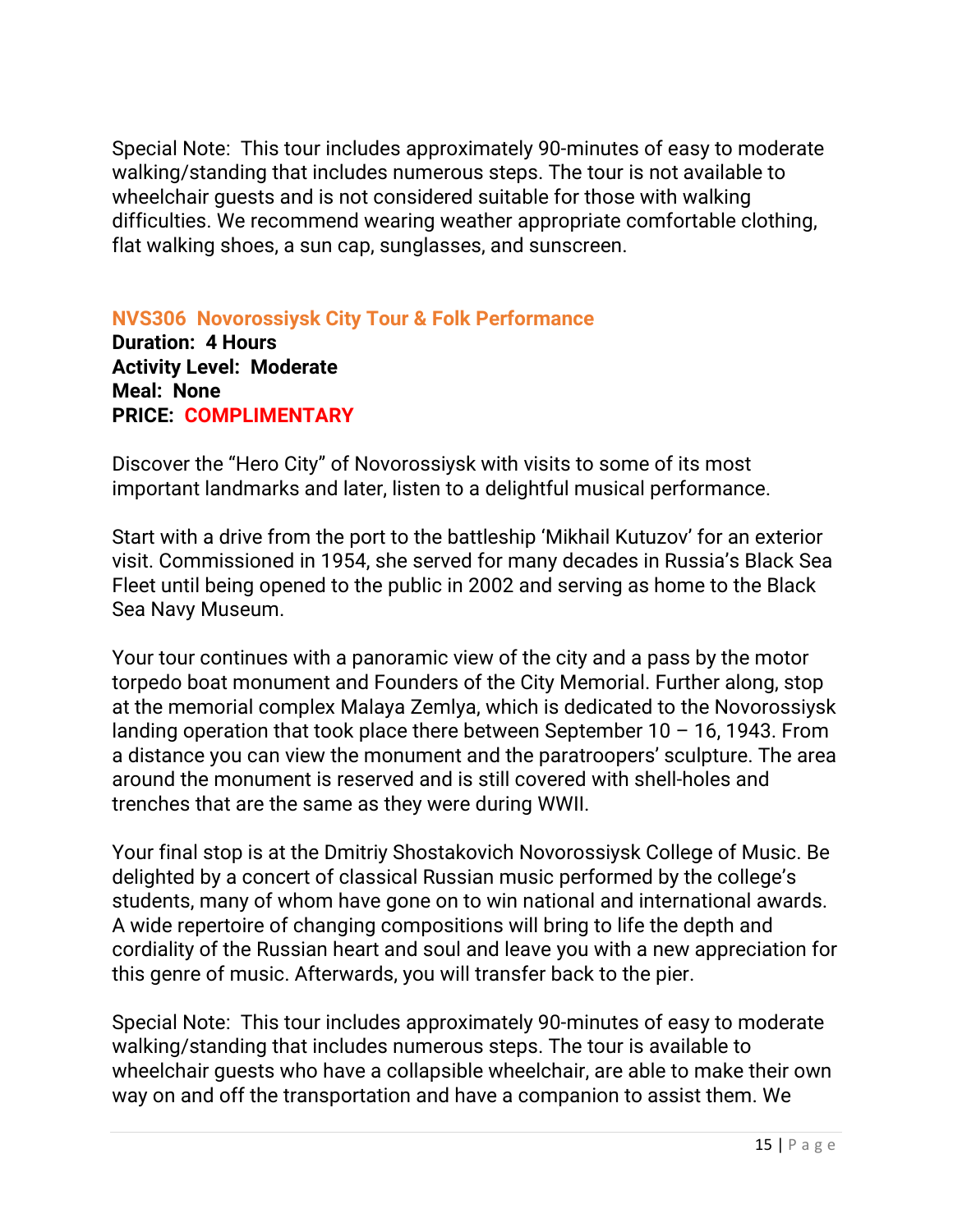recommend wearing weather appropriate comfortable clothing; flat walking shoes; a sun cap and sunglasses.

# **Sochi, Russia – Saturday, August 07, 2021**

**SOC501 Waterfall Trek & Rafting the Dragon Mouth**

**Duration: 8 Hours Activity Level: Strenuous Meal: Lunch PRICE: US\$259.00**

Spend the day hiking through a lush forest to a secluded grotto, then later, get your adrenaline pumping with some white-water rafting.

Travel from the port to the trail head where you will commence a comfortable hike through a subtropical forest, that makes its way along cliffs that at one time formed the ancient ocean bed. The well-marked path will lead to a beautiful grotto that features a 60-foot waterfall. The shape of the grotto's entrance resembles an open-mouth dragon and thus, how it got its name. An underground river flows from the "mouth" of the grotto and beside it is a small natural pool. Feel free to take a short dip; however, the water temperature is a chilly 50 degrees, even in summer!

From here, transition to the Myzymta River where your rafting adventure takes place. After arriving, receive a safety briefing and then don your suit and equipment, all of which will be provided. Get ready for some fun! Along with your experienced instructor, you will navigate your way down the churning rapids of the river, even passing underneath a famous pedestrian bridge that is suspended nearly 700 feet above the gorge.

Leaving the water, there will be an opportunity for you to change back into your clothes and then make the short walk to a nearby restaurant that serves excellent Caucasian cuisine for your lunch. Afterwards, drive back to Sochi via another route so that you will see a different view of the surrounding landscape. Once back at the harbor, a short, guided walk will allow you to take photos and browse for souvenirs before heading back to the ship.

Special Note: This tour includes approximately 2 ½ hours of moderate physical activity that includes inclines, wooden stairs, natural and uneven surfaces. The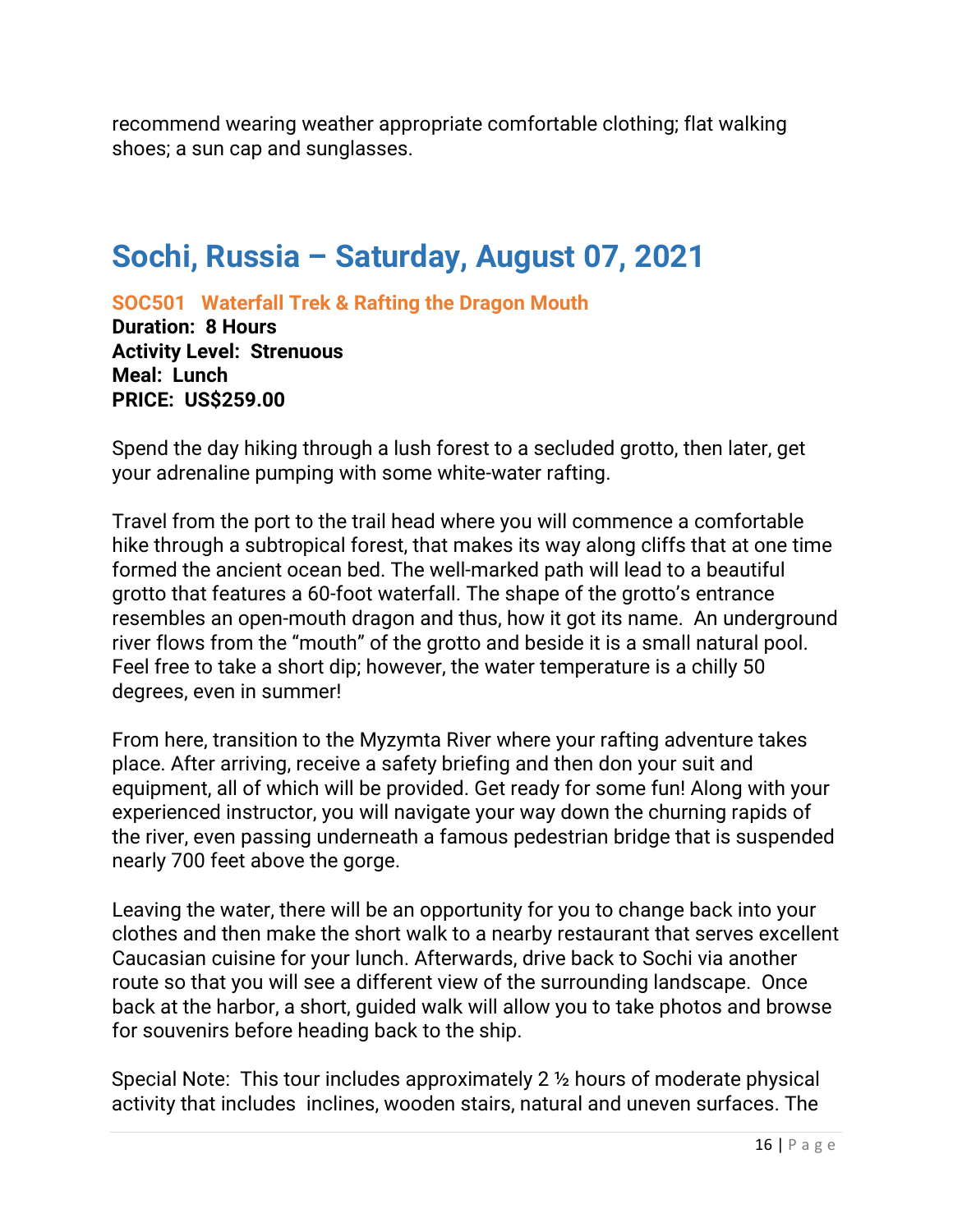tour is not available to wheelchair guests or those with physical limitations or other health concerns. Participants should be in good physical condition. We recommend wearing weather appropriate comfortable clothing; sturdy, flat walking shoes with a closed toe that can get wet; a sun cap; sunglasses and sunscreen. All safety equipment will be provided. Guests will need to sign a waiver before being allowed to take part in the tour.

### **SOC502 A Trekking Adventure over 3 Peaks and Sochi's Alpine Olympic Village**

**Duration: 10 Hours Activity Level: Strenuous Meal: Lunch PRICE: US\$349.00**

Spend the day trekking in the Caucasus Mountain ridge, hiking between three peaks that rise to heights of over 7,500 feet above sea level.

Drive approximately 1-hour from the port to the viewpoint at the Ahshtyrsky gorge where your trek will begin. From the viewpoint, walk a short distance to the Mzymta River where you can take some photos before transferring to the cable car station at the Krasnaya Polyana Resort. This modern cable car will transport you 7,500 feet to Black Pyramid Peak where you will commence a 4-mile hike that transits Alpica Peak. Stop for lunch here and then continue on until reaching Rosa Peak where your trek concludes. The trail that rises above the clouds leads you through clear streams, berry shrubs, a patchwork of alpine flowers and a valley of Rhododendrons. You will most likely also see flocks of wild mountain goats, cows and horses along the way. Drink in spectacular views over the Alpine Olympic Village and the famous Olympic resort Rosa Khutor, which was specially built for the 2014 Winter Olympics. Mountains rising nearly 10,000 feet that some years remain snow-capped all year long, form a dramatic backdrop and make for stunning photos.

After taking time for photos at Rosa Peak, you'll take the cable car down to the Olympic Village level and re-board your coach for a panoramic tour through the Alpine Olympic Village. Afterwards, drive back to the port in Sochi via a scenic route through the Rosa Valley.

Special Note: This tour includes approximately 4 hours of moderate to strenuous walking and hiking that includes some steep inclines, natural and uneven surfaces. The tour is not available to wheelchair guests, those with physical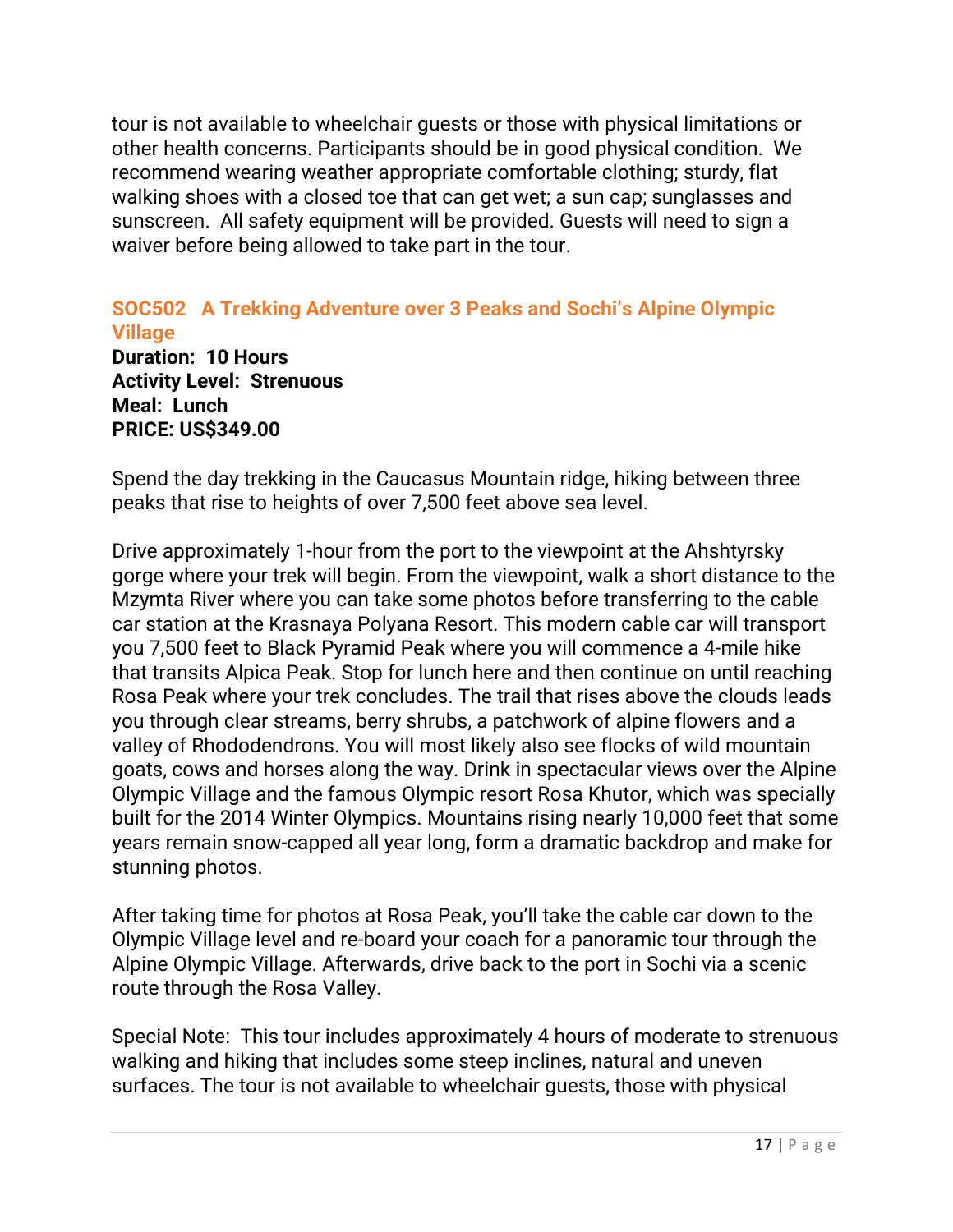limitations or other health concerns. The cable car transfer consists of both enclosed gondolas and open-air chair lifts and; therefore, the tour may not be suitable for those with a fear of heights. Participants should be in good physical condition. We recommend wearing weather appropriate comfortable clothing that should include light trousers or shorts in the summer months; sturdy, flat sport shoes or hiking boots with a closed toe; a sun cap; sunglasses and sunscreen. No additional equipment or special skills are required. The use of hiking poles is preferable but not mandatory.

**SOC301 Best of Sochi - Tea Houses, Stalin's Secret Dacha & Olympic Park Duration: 8 Hours Activity Level: Moderate Meal: Lunch PRICE: US\$225.00**

This all-encompassing full day experience covers all of the major highlights visitors to Sochi won't want to miss. Be introduced to Russian tea culture, visit historical Stalin's Dacha, and see sites where the 2014 Winter Olympic Games were held.

The day begins with a drive outside the city to the Dagomys Tea Plantation where you will learn about the culture surrounding the history and production of Russian tea and its importance to the local economy. It is not common for tea to be grown in colder northern climates, but special frost-resistant varieties have been created by Russians and their efforts produce some outstanding teas.

Traveling back to Sochi, you'll see its historic town center, the Winter Theater, pass along the seaport and Primorsky Boulevard and have a view of Sochi's magnificent spas that resemble palaces more than health resorts. Then it's back to the past as you drive up into the green hills that overlook Sochi's beaches for a visit to Stalin's Dacha. Nestled amongst towering California pine trees is the imposing two-story villa that was once Joseph Stalin's secret dacha. The subdued grey-green color on its façade was intentional, serving to camouflage it from prying eyes, unfriendly visitors, or possible artillery attacks from the sea. Built in 1937, this stately residence with its shaded verandahs is now open to the public and serves as a remarkable and historic hotel for well-connected visitors to Sochi. The villa remains nearly as it was in Stalin's time, with most of its original fixtures still in place. There is even a life-sized wax image of Stalin to be found here, seated at his table before a silver inkpot that was presented to him by Mao Zedong.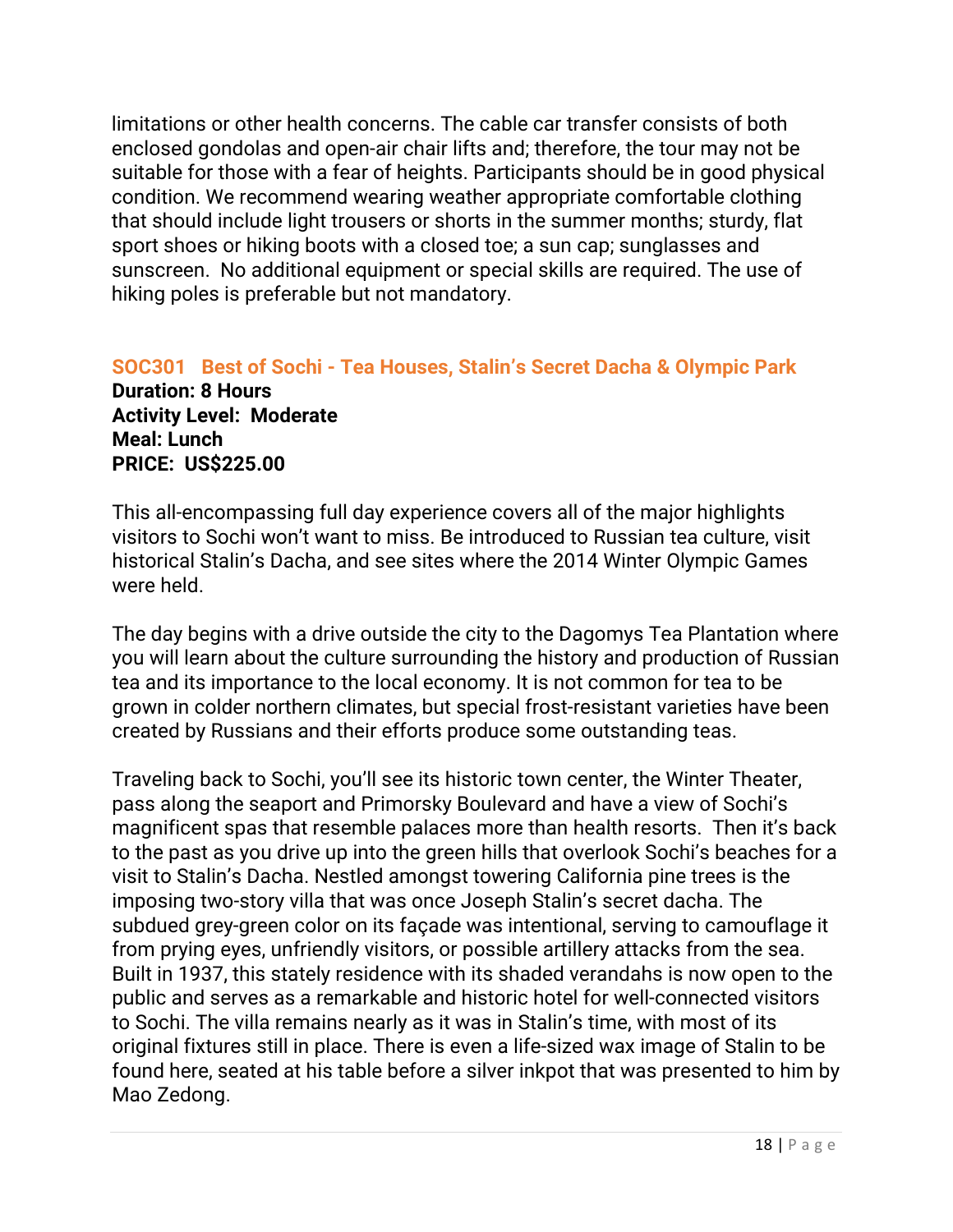Following your visit to the dacha, enjoy lunch at a local restaurant and then return to modern day with a visit to Olympic Park. Take part in a tour conducted by golf cart as you view memorable locations from the 2014 Winter Olympics that include the Olympic Stadium Bolshoy Ice Dome, the Iceberg Skating Palace, Shayba Arena, Adler Arena, Ice Cube Curling Center, and the main Media Center. Included is the first Formula 1 Grand Prix racing circuit in Russia. Time will be allowed for photos at the Olympic Cauldron, Medals Plaza Square, Wall of Champions, the Olympic Rings and in front of several of the venues.

After your visit to Olympic Park, transfer back to the pier.

Special Note: This tour includes approximately 2 ½ hours of moderate walking that includes a few steps. The tour is available to wheelchair guests who have a collapsible wheelchair, are able to make their own way on and off the transportation and have a companion to assist them. We recommend wearing weather appropriate comfortable clothing; flat walking shoes; a sun cap; sunglasses and sunscreen.

**SOC302 Sochi Marquee Attractions & Olympic Park Duration: 4 Hours Activity Level: Easy Meal: Lunch**

## **PRICE: US\$169.00**

Discover marquee Sochi attractions on this tour that gives you a panoramic tour of the city, visits the renowned Matsesta Spa and then travels to Sochi's Alpine Olympic Village.

From the port, drive to the majestic Winter Theater, the cultural center of the city where you'll stop and have an opportunity to snap some photos of its beautiful colonnaded exterior. During this panoramic look at Sochi, you will also see the Russian Orthodox Church of Michael Archangel and Art Square before making your way to the Matsesta Spa. Housed in a palatial building, it's one of Sochi's oldest and most popular sulfur-springs spas. The word Matsesta literally means "fire-water" and was named so by the ancient Adygs. The waters here are said to contain over 27 minerals that are considered to be therapeutic for the treatment of several medical conditions.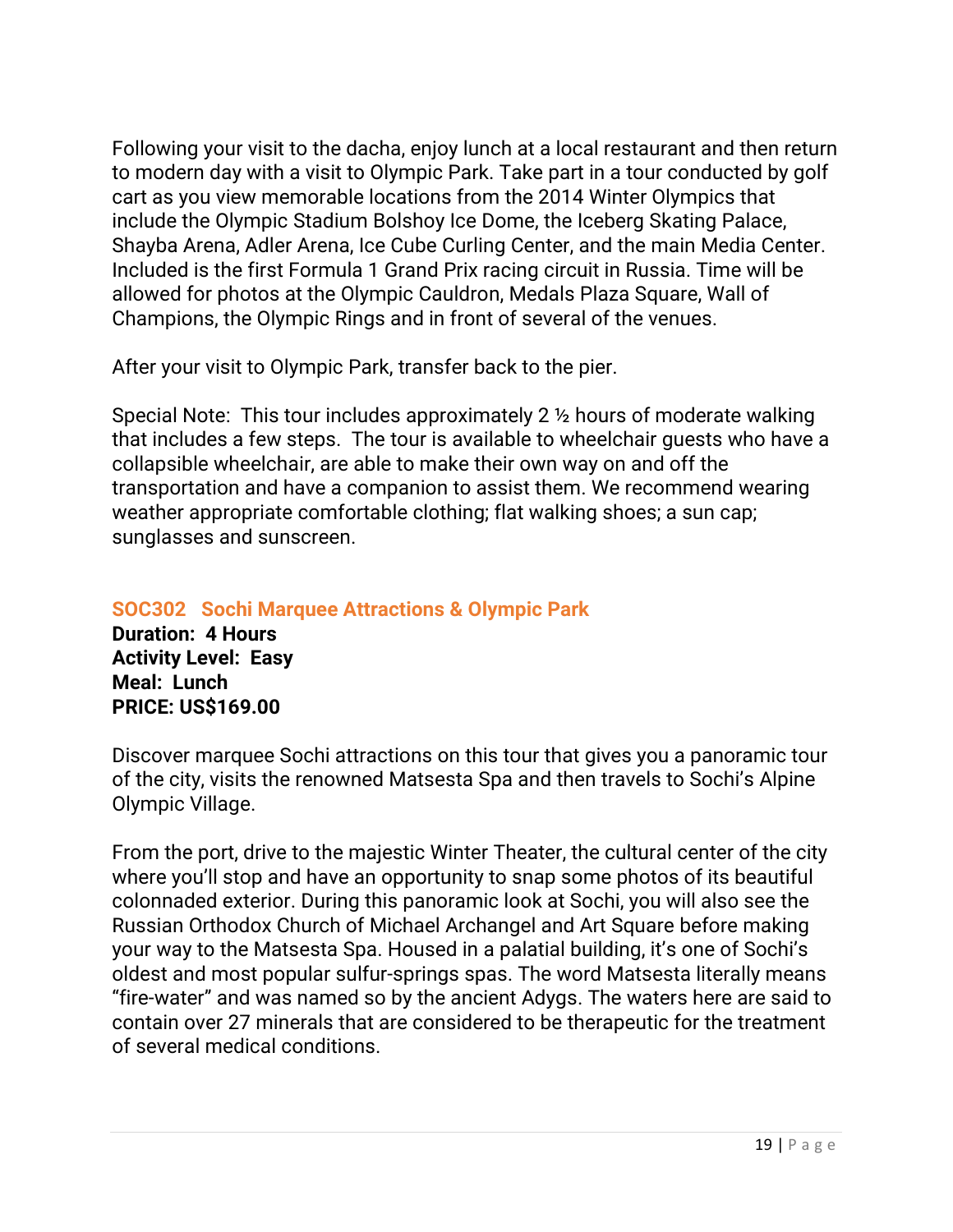From here, join the highway to the Olympic mountain venues. The highway itself is part of the Olympic legacy and crosses breath-taking canyons and gorges as it winds its way to the Alpine Olympic Village. On arrival, hop on one of the Olympic Park golf carts and take a tour of some of the Olympic venues where the competitions took place. Included is the Fisht Stadium, the Bolshoy Ice Dome, the Iceberg Skating Palace, the Shayba Arena, the Adler Arena Trade and Exhibition Center, the Ice Cube Curling Center, the Main Media Center and not necessarily related to the Olympics, the first circuit to host a Formula 1 Grand Prix race in Russia.

Following your tour of the Olympic Village, enjoy lunch at a local restaurant before traveling back the port.

Special Note: This tour includes approximately 1 hour of easy walking that includes a few steps. The tour is available to wheelchair guests who have a collapsible wheelchair, are able to make their own way on and off the transportation and have a companion to assist them. We recommend wearing weather appropriate comfortable clothing; flat walking shoes; a sun cap; sunglasses and sunscreen.

**SOC303 A Panoramic Look at Sochi & Stalin's Secret Dacha**

**Duration: 3.75 Hours Activity Level: Easy Meal: None PRICE: COMPLIMENTARY**

Get a glimpse of Sochi via a panoramic drive through the city and then it's up into the lush green hills to explore Stalin's secret dacha before heading to the renowned Matsesta Spa.

A narrated panoramic drive through Sochi starts your experience as you view several notable sites. Then head into the hills above the city that overlook Sochi's beaches for a visit to Stalin's Dacha. Nestled amongst towering California pine trees is the imposing two-story villa that was once Joseph Stalin's secret dacha. The subdued grey-green color on its façade was intentional, serving to camouflage it from prying eyes, unfriendly visitors, or possible artillery attacks from the sea. Built in 1937, this stately residence with its shaded verandahs is now open to the public and serves as a remarkable and historic hotel for wellconnected visitors to Sochi. The villa remains nearly as it was in Stalin's time, with most of its original fixtures still in place. There is even a life-sized wax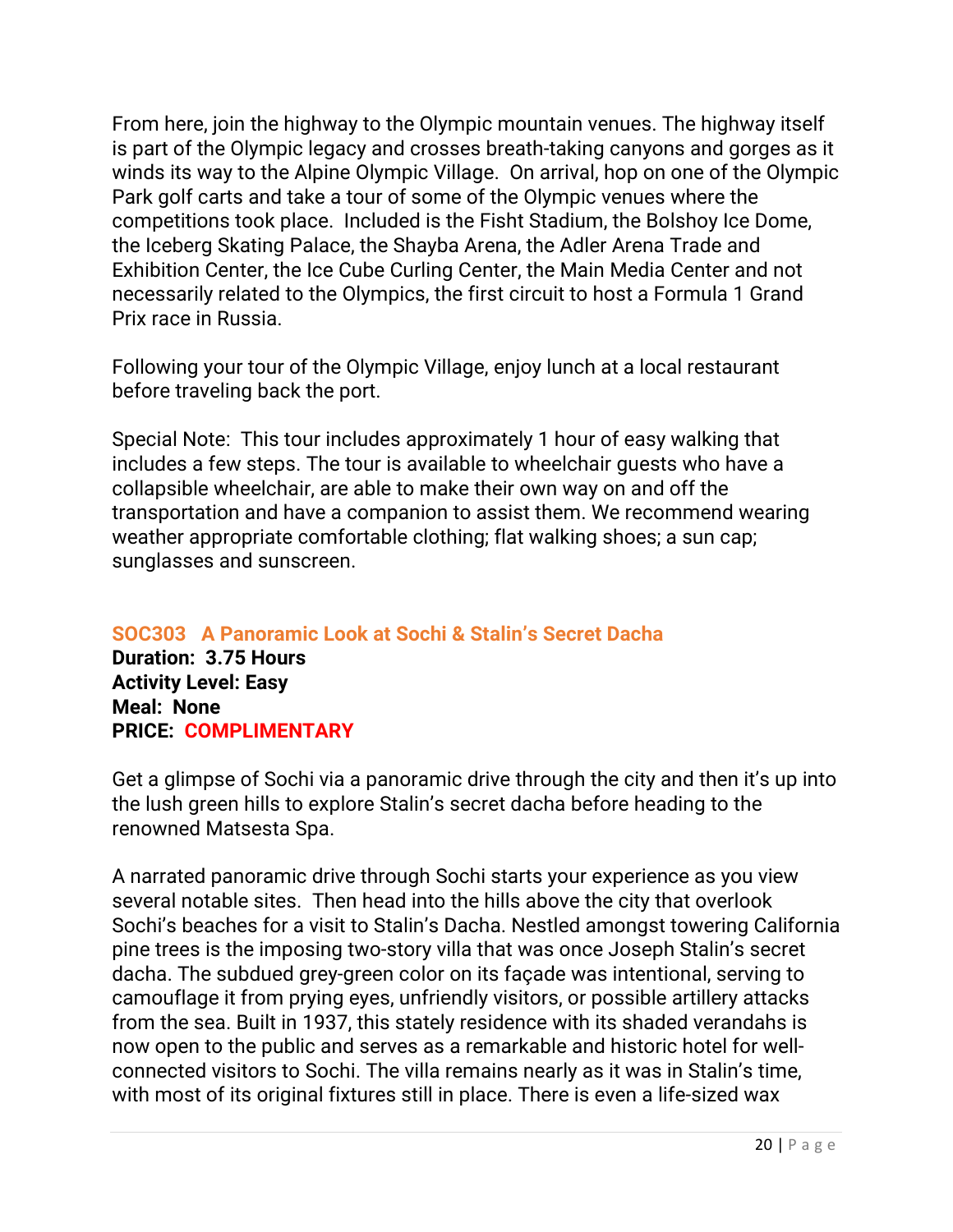image of Stalin to be found here, seated at his table before a silver inkpot that was presented to him by Mao Zedong.

Continue on with a drive to the famous Matsesta Spa, one of the oldest sulfursprings spas. First opened in 1902, the spa is one of Sochi's most popular and is housed in a palatial building. The waters here are said to contain over 27 minerals, including Sulphur, iodine and bromine which are considered therapeutic in the treatment of some medical conditions. Enjoy time to stroll about and take photos before it's time to drive back to the port.

Special Note: This tour includes approximately 2 hours of easy walking that includes a few steps. The tour is available to wheelchair guests who have a collapsible wheelchair, are able to make their own way on and off the transportation and have a companion to assist them. We recommend wearing weather appropriate comfortable clothing; flat walking shoes; a sun cap; sunglasses and sunscreen.

**SOC310 An Evening of Art, Chamber Music & Local Cuisine Duration: 5 Hours Activity Level: Easy Meal: Dinner PRICE: US\$199.00**

Spend a delightful evening at Sochi's excellent Art Museum where in one of the halls you will be treated to a wonderful performance by the local chamber orchestra and later, enjoy dinner at a nearby restaurant.

Your evening begins with a short drive from the port to the Art Museum. The museum exemplifies the beautiful architecture known as Stalin's "Empire" style. Founded in 1936, the building first housed the city's administrative offices but was later turned into the Art Museum. Three halls within the museum house exhibitions of art from the  $18<sup>th</sup>$ , 19<sup>th</sup> and  $20<sup>th</sup>$  centuries. It is within one of these halls that you will be treated to your musical performance. The repertoire includes the compositions of several brilliant composers and is sure to make for a memorable experience.

Afterwards, it's a brief walk to a nearby restaurant where you can indulge your taste buds with a tasty dinner of local favorites. Once dinner is concluded, drive back to the port.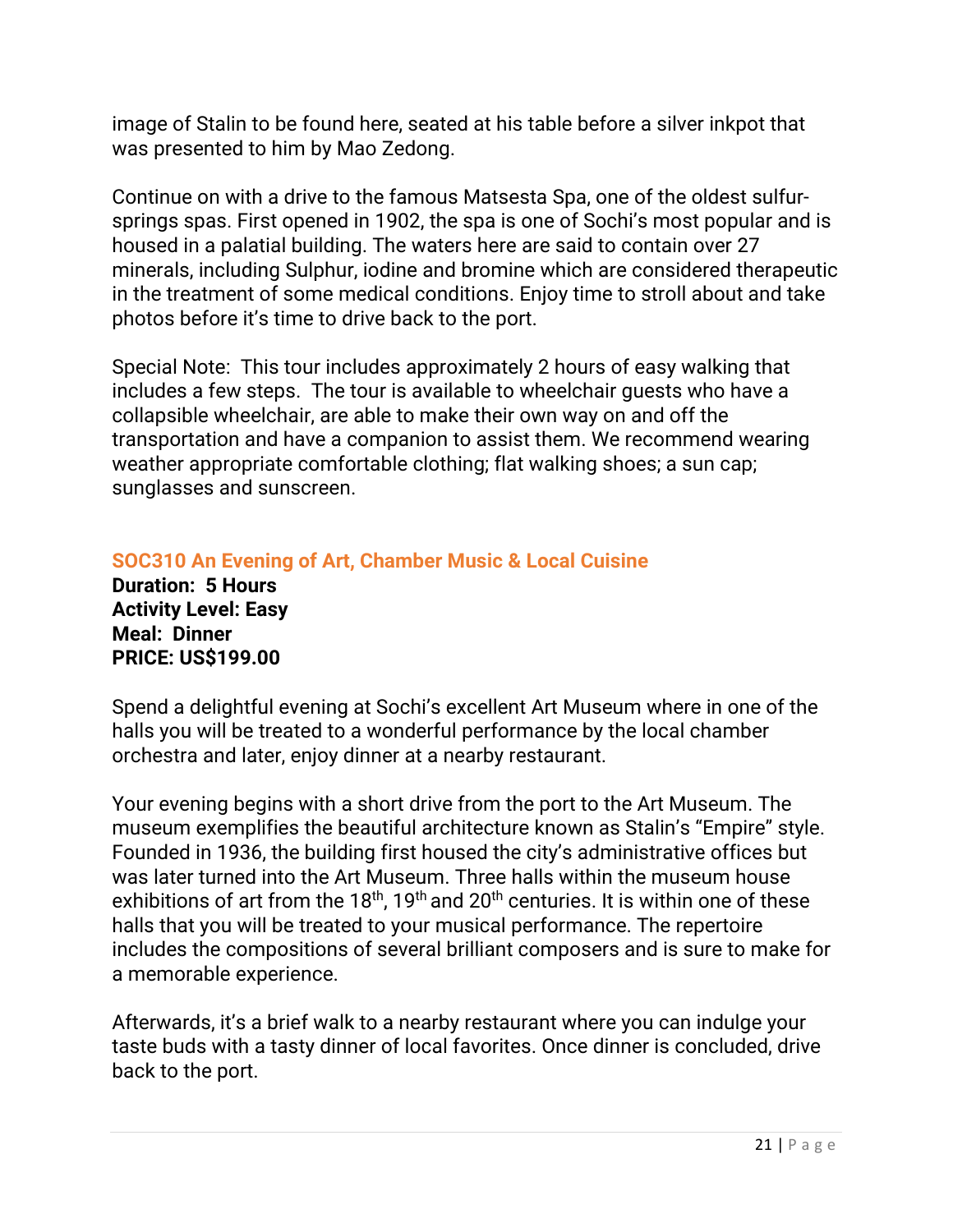Special Note: This tour includes under 1-hour of easy walking/standing that includes a few steps. The tour is not available to wheelchair guests. Smart, casual dress is requested. Shorts, t-shirts, and sandals are not permitted.

# **Sochi, Russia) – Sunday, August 08, 2021**

**SOC504 Spelunking Adventure at Vorontsovskaya Cave**

Duration: 8 Hours Activity Level: Moderate Meal: Lunch **PRICE: \$199.00**

Looking for something different to do while in Sochi? Come explore Vorontsovskaya Cave, the largest and most interesting of the Vorontsovskaya Cave Complex.

Travel from the port through picturesque forest scenery to the starting point for your cave exploration. On arrival, it's a 45-minute forest walk along a dirt track that includes a slight ascent, to reach the cave entrance. Once there, you will be joined by a professional speleologist who will be your guide as you negotiate your way through the cave. Be captivated by uniquely formed stalactites and stalagmites and see the cave's subterranean river. The largest hall within the cave is named after the Greek deity Prometheus who legend claims, served out punishment for providing fire to humans by being chained to nearby Mt. Fisht. Also within the cave, trails of prehistoric men have been found along with some of their remains and the remains of a prehistoric bear. Further explorations of the cave have also uncovered archaeological finds from different eras.

Following your cave visit, transfer to a local restaurant for a traditional Caucasian lunch before driving back to Sochi. Arriving in Sochi, enjoy a 1-hour walking tour of the historical center during which you can take photos and purchase souvenirs before heading back to the pier.

Special Note: This tour includes approximately 3 ½ hours of easy to moderate walking that includes inclines, stairs, natural and uneven surfaces. Guests are cautioned that some of the surfaces can be slippery. The tour is not available to wheelchair guests, those with physical limitations or other health concerns. Participants should be in reasonably good physical condition and able to walk for several hours. We recommend wearing weather appropriate comfortable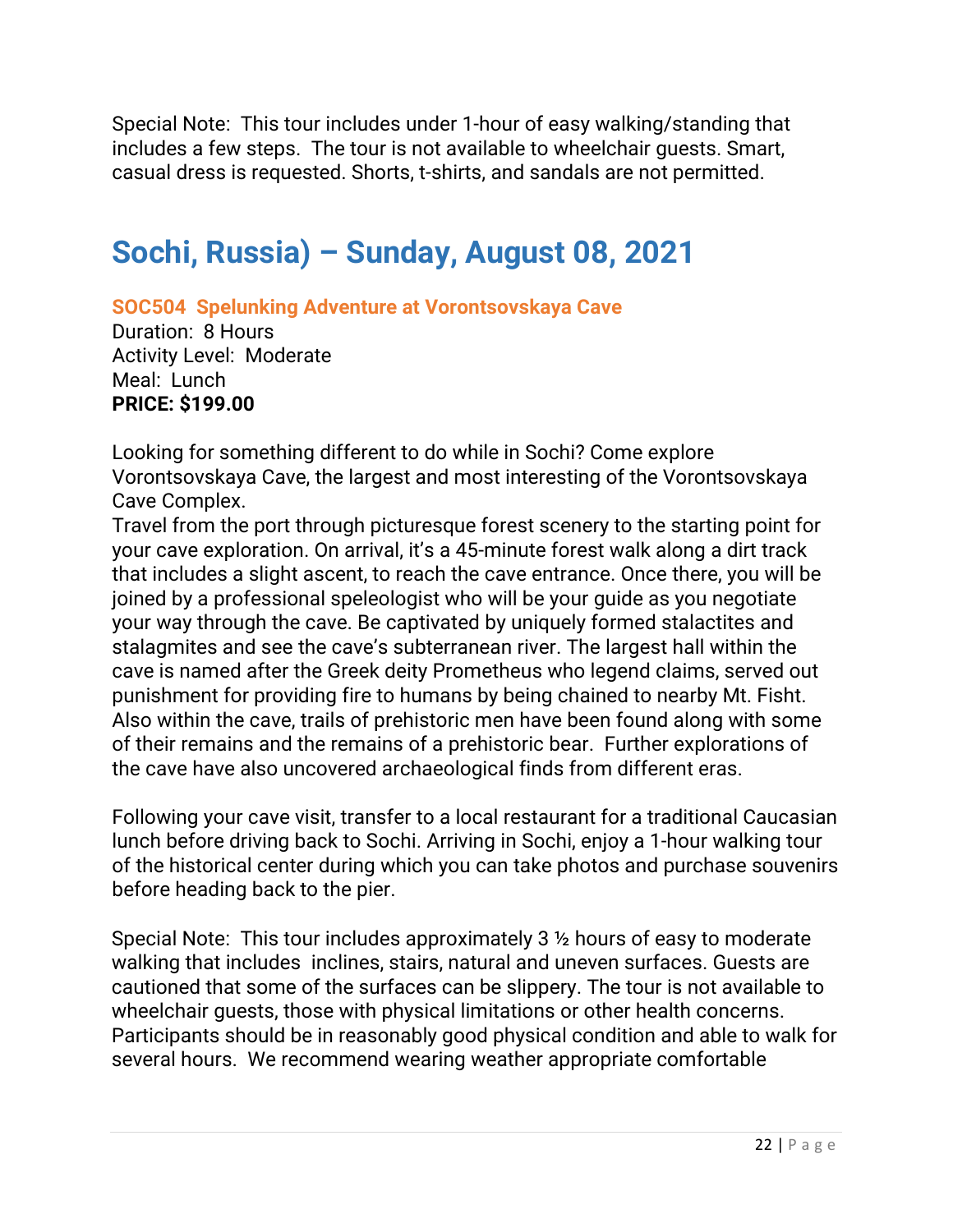clothing; sturdy, flat walking shoes with a closed toe and non-slip sole that can get wet, and a bring a light sweater or jacket as it can be cool within the cave.

**SOC304 Stalin's Secret Dacha and Gastronomic Master Class Duration: 5.5 Hours Activity Level: Moderate Meal: Lunch**

**PRICE: US\$199.00**

Experience Sochi's illustrious past with a visit to Stalin's secret dacha and then learn about traditional Georgian dishes at a legendary restaurant.

A narrated panoramic drive through Sochi starts your experience as you view several notable sites and stop for an exterior visit at the Winter Palace. Then head into the hills above the city that overlook Sochi's beaches for a visit to Stalin's Dacha. Nestled amongst towering California pine trees is the imposing two-story villa that was once Joseph Stalin's secret dacha. The subdued greygreen color on its façade was intentional, serving to camouflage it from prying eyes, unfriendly visitors, or possible artillery attacks from the sea. Built in 1937, this stately residence with its shaded verandahs is now open to the public and serves as a remarkable and historic hotel for well-connected visitors to Sochi. The villa remains nearly as it was in Stalin's time, with most of its original fixtures still in place. There is even a life-sized wax image of Stalin to be found here, seated at his table before a silver inkpot that was presented to him by Mao Zedong.

Next, travel to the elite Kavkazsky Aul restaurant for a masterclass in traditional Georgian dishes such as khinkali (dumplings), pkhali (a traditional Georgian dish of chopped and minced vegetables combined with ground walnuts, vinegar, garlic, and herbs), and khachapuri (an egg and cheese filled bread). Afterwards, before returning to the port, sit down and enjoy lunch while being entertained with a folkloric performance.

Special Note: This tour includes approximately 2-hours of easy walking/standing that includes a few steps. The tour is available to wheelchair guests who have a collapsible wheelchair, are able to make their own way on and off the transportation and have a companion to assist them. We recommend wearing weather appropriate comfortable clothing; flat walking shoes; a sun cap; sunglasses and sunscreen.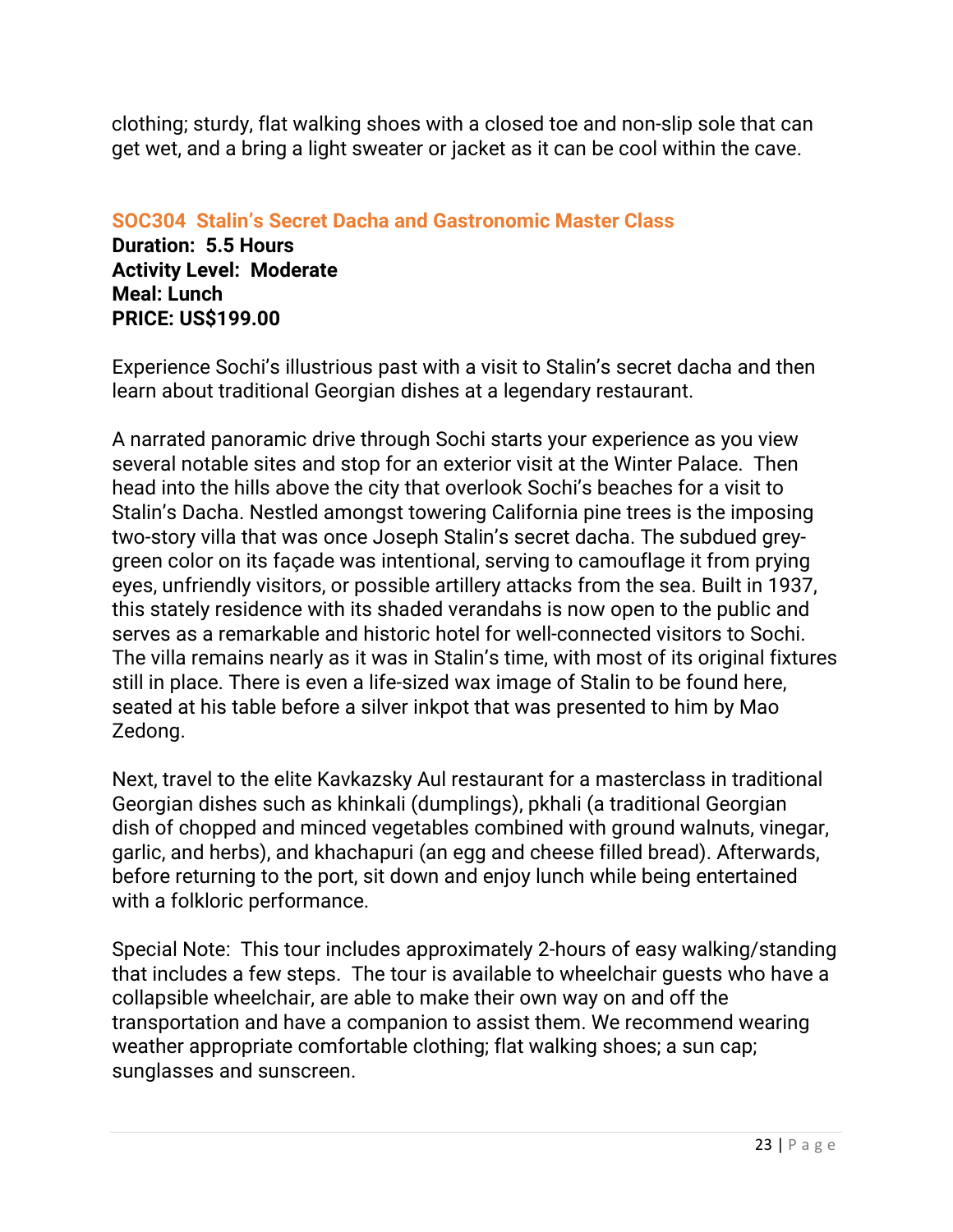#### **SOC306 Hiking the Remarkable Yew and Boxwood Grove Duration: 5 Hours Activity Level: Moderate Meal: Lunch PRICE: US\$129.00**

Find yourself immersed in a beautiful forest of Yew trees and Boxwoods on a nature trail that delivers more than just a walking experience.

Drive from the port to the village of Khosta where your 5-mile hike begins. Accompanied by your guide, see unique and legendary natural attractions such as the White Rocks of the Khosta River, a beautiful waterfall, an ancient fortress, a cave, and a Beech glade. All of these will make for an exceptional hiking experience that goes beyond the ordinary.

Following your hike, enjoy an open-air lunch alongside the Khosta River, accompanied by a delightful folk performance. Afterwards, drive back to the port in Sochi.

Special Note: This tour includes approximately 3 hours of moderate hiking/walking that includes inclines, natural and uneven surfaces. The tour is not available to wheelchair guests or those with physical limitations or other health concerns. Participants should be in good physical condition. We recommend wearing weather appropriate comfortable clothing; sturdy, flat walking shoes with a closed toe that can get wet; a sun cap; sunglasses; insect repellant and sunscreen.

**SOC307 Iconic Russian Tea Houses Duration: 4 Hours Activity Level: Easy Meal: Snack PRICE: COMPLIMENTARY** 

Russian tea has a rich history and is an integral part of Russian culture. Tea is not generally thought to thrive in a climate this far north, but thrive it does and especially at the Dagomys Tea Plantation, the most northerly in Europe. Begin with a panoramic drive through Sochi that has you viewing the Russian Orthodox Church of Michael Archangel, Art Square, and the Winter Theater amongst other highlights. Then, head out of town to the Dagomys Tea Plantation. This historic plantation is synonymous with tea in Russia. On arrival, enjoy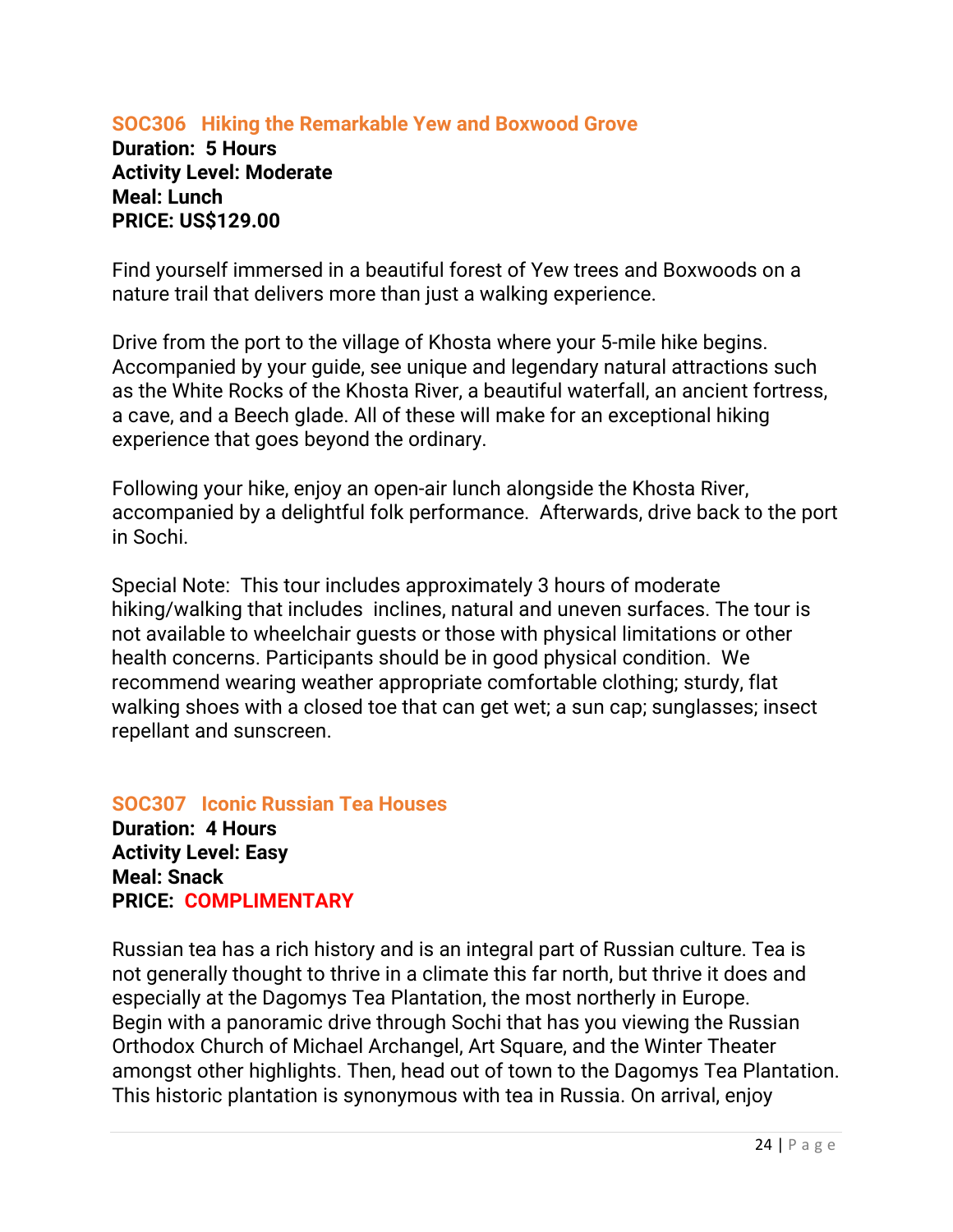walking about the plantation as a local agronomist explains how the tea is grown and processed. Before leaving, you'll be invited to take part in a tea tasting that is accompanied by a snack of local tea cakes and a lively folkloric performance. Continuing, return to Sochi and drive to Riviera Park, home to numerous amusement rides, games, art galleries and stately magnolia trees that were planted there by Russian cosmonauts. A short stop here allows time to stroll about and take some photos before rejoining your coach and transferring back to the port.

Special Note: This tour includes approximately 90-minutes of easy walking/standing with a few steps to negotiate. The tour is available to wheelchair guests who have a collapsible wheelchair, are able to make their own way on and off the transportation and have a companion to assist them. We recommend weather appropriate comfortable clothing; flat walking shoes; a sun cap and sunglasses.

# **Batumi, Georgia –Monday, August 09, 2021**

**BUS501 Beautiful Makhuntseti Waterfall and Exhilarating River Rafting Duration: 4 Hours Activity Level: Strenuous Meal: Lunch PRICE: US\$99.00**

Equal parts of tranquil nature that includes a beautiful waterfall, combined with the thrills of rafting, define this tour. All capped off with a lovely lunch in the home of a Georgian family.

Begin with a picturesque drive to the Makhuntseti Waterfall, the highest in the Ajara mountain area. There will be plenty of time to drink in the scenery and take photos before traveling to the nearby village of Makhuntseti where your rafting adventure begins. On your way there, stop for photos at the Tamar Bridge, named after a former Georgian monarch. This impressively constructed 12<sup>th</sup> century stone bridge was one of several strategically built so that horse and cart traffic could cross from one side of the river gorge to the other.

In Makhuntseti, after a safety briefing, board the raft along with your experienced guide-instructor and set off. The key word to this portion of your adventure is fun! For nearly 4 miles, you will guide your raft between the river's boulders and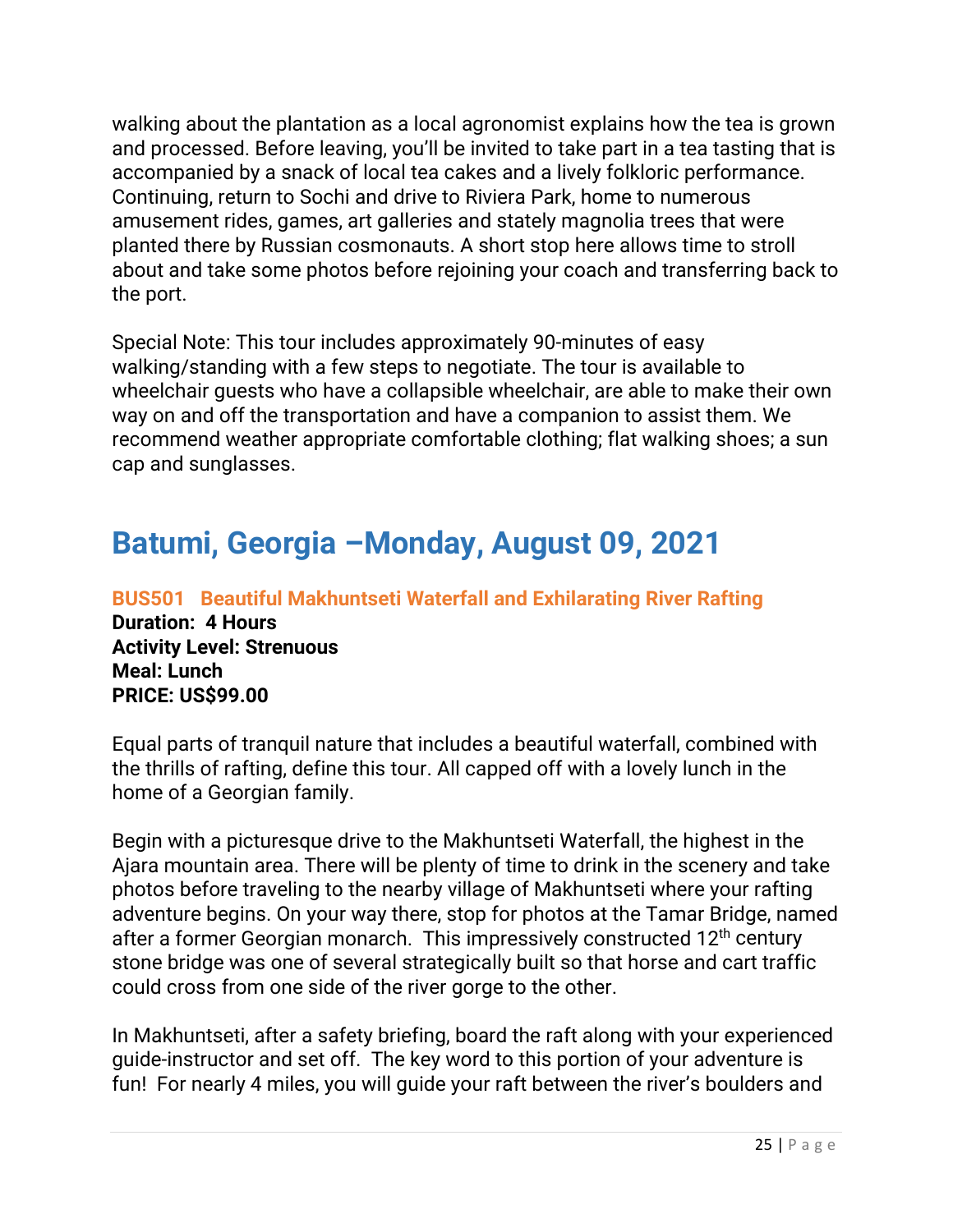over short cascades. The excitement of not knowing what will come next is pure exhilaration.

Leaving the river, change clothes (be sure to bring an extra set) and drive to the home of a local Georgian family where they will be your hosts for a lunch of delicious Adjarian dishes and homemade wine. The setting is warm and inviting and the company engaging. Following lunch, drive back to the port.

Special Note: This tour includes a limited amount of walking but does include some steps and guests must be able to enter and exit the raft with limited assistance. The tour is not available to wheelchair guests and may not be suitable for those with limited mobility. We recommend wearing weather appropriate comfortable clothing that can get wet, flat walking shoes with a rubber sole, a sun cap, sunglasses, and sunscreen. Please bring a change of clothes.

### **BUS304 The Impressive Ruins of Petra Fortress, Master Class in Georgian Cuisine & the Kobuleti Museum**

**Duration: 4.5 Hours Activity Level: Moderate Meal: Snacks PRICE: COMPLIMENTARY** 

Discover some of Georgia's most significant attractions with visits to Petra Fortress, its new historical complex, and the Kobuleti Local Lore Museum. Later, delve into Georgian cuisine with a class at the museum.

Leave the pier for a scenic panoramic drive to Petra Fortress. Situated on a rocky hill along the sea, the location is breathtaking and features sweeping views of sea. Strategically built amongst Georgian rock formations in 535 AD (the Greek name Petra means stone or rock), it was considered an almost inaccessible fortress. While here, you will also get to be amongst the first to explore the new historical complex which includes a citadel, remains of a medieval town and palace, antique bath and the soldiers' housing. This is also the place you will be treated to an informative masterclass on Georgian cuisine, after which you can indulge in some tastings.

When your class and tasting concludes, make the relaxing drive back to the port.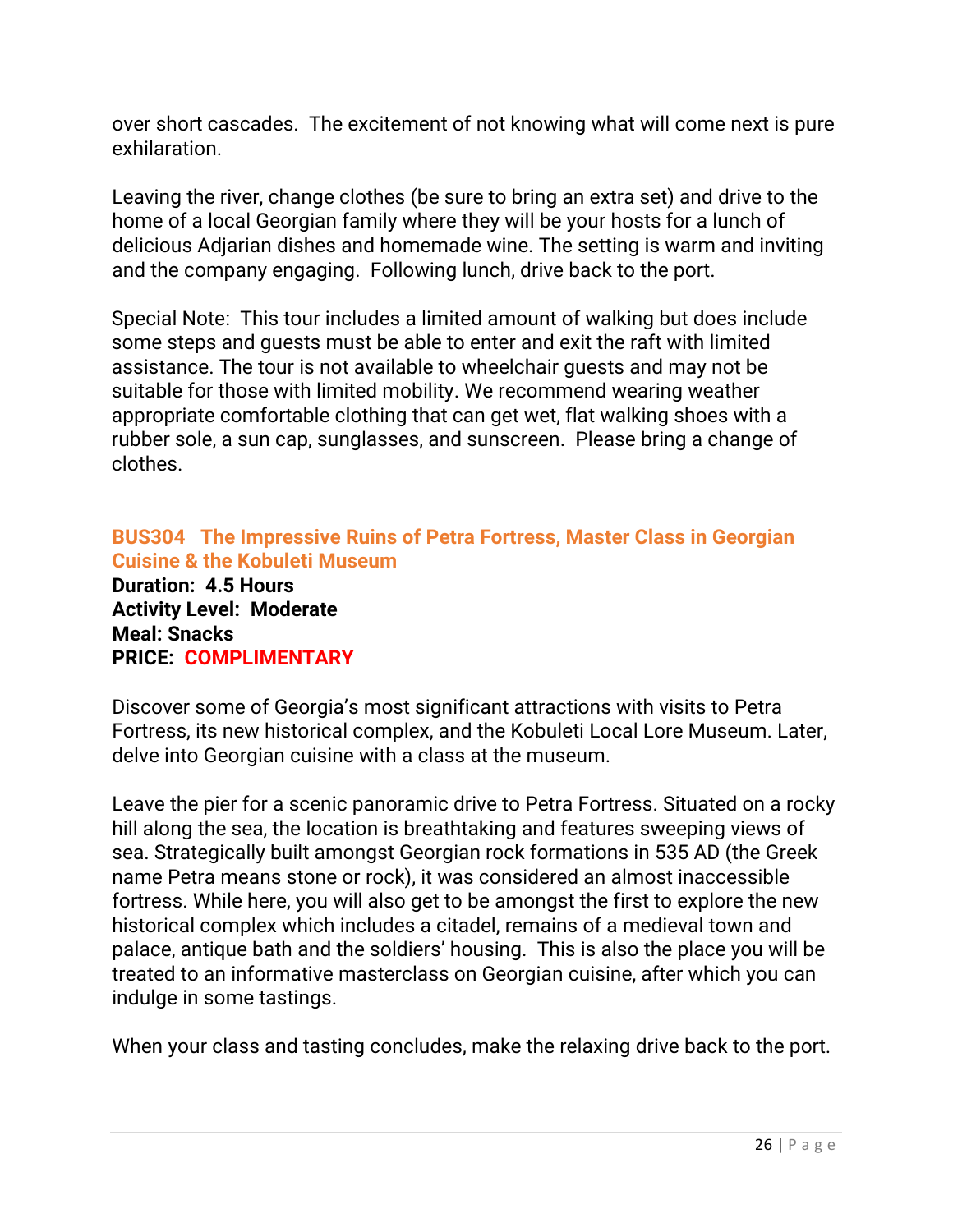Special Note: This tour includes approximately 90-minutes of moderate walking/standing and includes numerous steps and uneven surfaces. The tour is not available to wheelchair guests or those with walking difficulties. We recommend wearing weather appropriate comfortable clothing; flat walking shoes; a sun cap; sunglasses and sunscreen.

### **BUS306 Batumi's Remarkable Botanical Garden & Marquee Sites**

**Duration: 5 Hours Activity Level: Moderate Meal: Snack PRICE: COMPLIMENTARY** 

Visit Batumi's diverse Botanical Garden that offers up a magnificent view of the sea and after a traditional snack with wine, explore Batumi with a combination walking and panoramic tour of the city's main attractions.

Leave the port and drive to one of the most visited attractions in Batumi, the Batumi Botanical Garden. The garden is one of the largest and in post-Soviet Union times and boasts a rich diversity of plants and trees. It really has no comparison in that, plants that are endemic to completely different climatic and landscape zones co-exist here, side-by-side.

After exploring the walking trails at the Garden, drive to a local restaurant where you are treated to a traditional Georgian snack such as Khachapuri, a dish of cheese-filled bead, accompanied by a glass of local wine. Making your experience even more authentic, there will be a live musical performance.

A short panoramic drive brings you to Piazza Square, considered one of the most beautiful places in Batumi. While the name is distinctly Italian and therefore a little incongruous for Georgia, when it comes to architecture in Batumi, anything goes! The square is quite expansive and is surrounded by the Piazza complex that includes a hotel, restaurants, cave and pub. Some distinguishing features are its mosaics and stained-glass art. It also hosts outdoor concerts by world famous musician. Walk to the over 150-year-old St. Nicholas Church for a visit before rejoining your coach and driving to European Square for a photo stop.

Your tour ends with a panoramic drive back to the pier, stopping for photos at Prymorski Boulevard.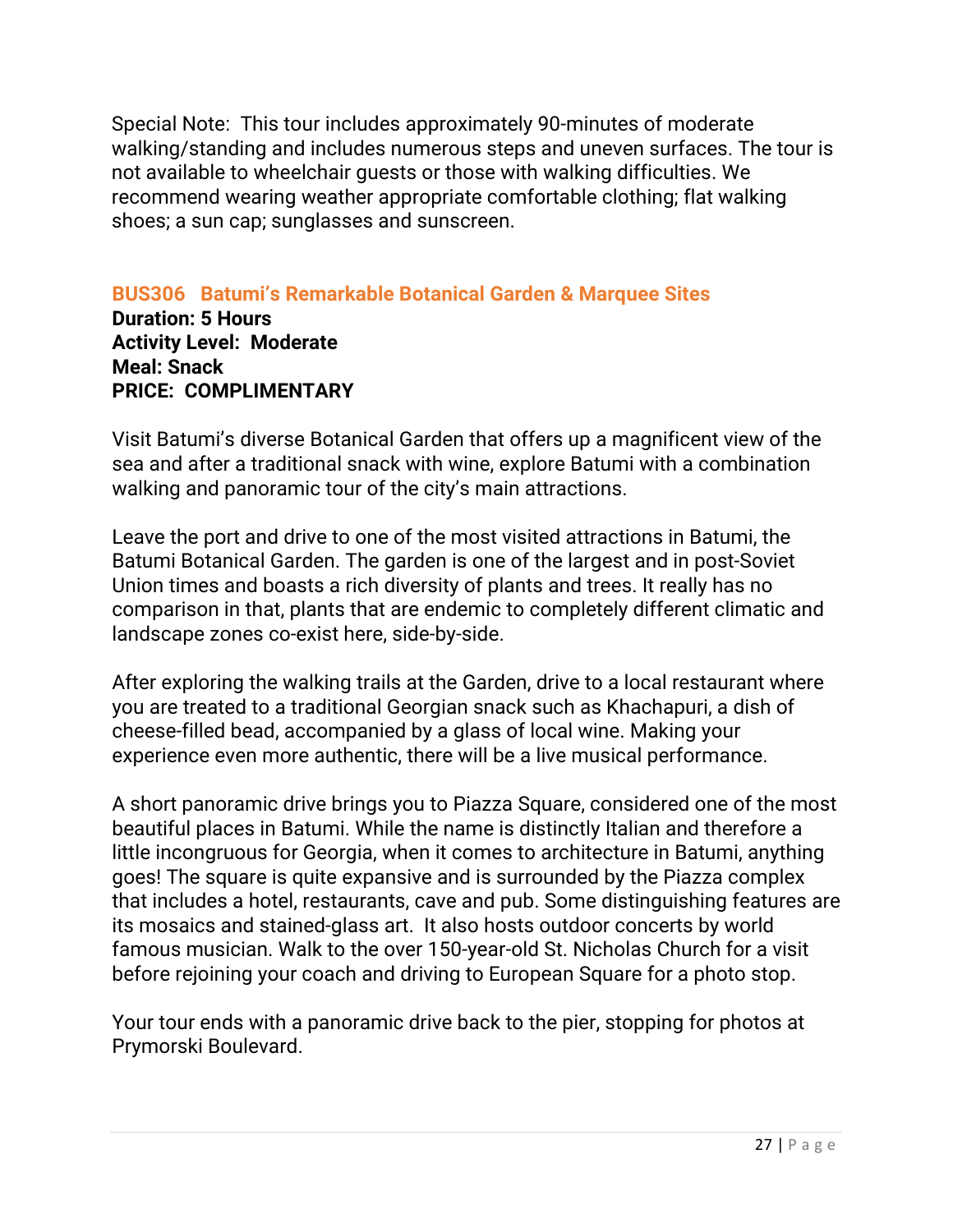Special Note: This tour includes approximately 2-hours of moderate walking/standing and includes steps and uneven surfaces. The tour is not available to wheelchair guests or those with walking difficulties. We recommend wearing weather appropriate comfortable clothing; flat walking shoes; a sun cap; sunglasses and sunscreen.

# **Sinop, Turkey – Tuesday, August 10, 2021**

**SIC301 Discover Sinop's Cultural Landmarks on Foot Duration: 4 Hours Activity Level: Moderate Meal: Snack PRICE: COMPLIMENTARY** 

Soak up the local atmosphere on this walking tour that gives a good overview of Sinop, its history, architecture, and culture.

Take a short walk from the pier to the Sinop Castle and Sinop Castle Walls for an exterior visit. Still dominating the harbor, this  $8<sup>th</sup>$  century AD fortification was built by immigrants and although much of it is in ruins, it still makes for an interesting glimpse into Sinop's past.

Your walk continues to the Alaaddin Mosque, a 13<sup>th</sup> century mosque that is a good example of Selcuk architecture. There will be time for photos before heading to a nearby restaurant where you will be treated to a local pastry and traditional Turkish tea. Afterwards, walk to your final stop, the Sinop Museum.

The Sinop Museum has a collection of artifacts that date back to the Early Bronze Age and from the Hellenistic, Roman, Byzantine, Selcuk and Ottoman eras. The museum contains not only indoor exhibits but features an open-air section as well.

Following your informative museum visit, walk back to the pier with your guide.

Special Note: This tour includes nearly 3-hours of moderate walking/standing that includes steps and uneven surfaces. The tour is not available to wheelchair guests and is not considered suitable for those with walking difficulties. We recommend wearing weather appropriate comfortable clothing; flat walking shoes; a sun cap; sunglasses and sunscreen.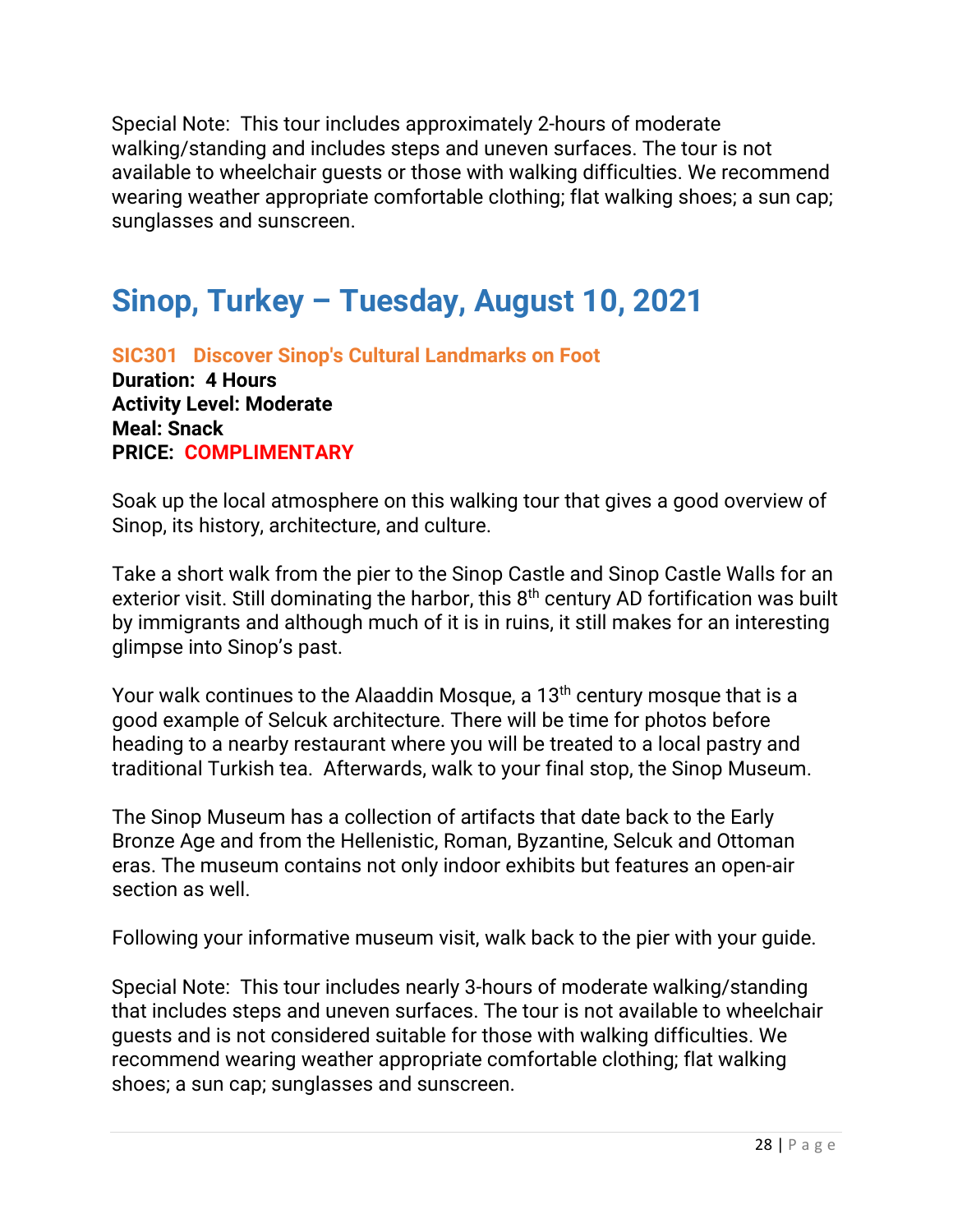### **SIC302 Uncover the Natural Forested Beauty of Sinop & Hamsilos Fjord Duration: 3.5 Hours Activity Level: Moderate Meal: Snack PRICE: COMPLIMENTARY**

Take advantage of this perfect opportunity to experience Sinop's natural beauty on this tour that travels into a forested nature park and visits Turkey's only fjord.

A scenic drive brings you through a landscape of lush trees and foliage to the Hamsilos Fjord, the one and only fjord in Turkey. Serving as a natural harbor, the fjord is one of the most beautiful places in northern Turkey and is surrounded by a nature park and lush forest. Once you have arrived, your guide will give you a brief narrative about the area and its history and then you are free to explore on your own.

From here, drive to the Pasha Bastion, a semi-circular coastal fortification whose original purpose was to protect against attacks from the Black Sea. During your visit you can see some of the original cannons and enjoy some snacks and refreshments.

Before driving back to the pier, stop at Balatlar Church, a former Roman temple that was converted to a church in 660 A.D. It stands as an excellent example of Byzantium brick and stone masonry. In 2009, a stone chest was excavated from within the church which is believed to hold stored fragments of the cross on which Jesus Christ was crucified. The chest was named "Holystone" by the Christian world and now is on exhibit in the Sinop Museum.

Special Note: This tour includes approximately 90-minutes of moderate walking/standing that includes steps, walking over a wooden pathways and uneven surfaces. The tour is not available to wheelchair guests or those with walking difficulties. Participants should be in reasonably good physical condition. We recommend wearing weather appropriate comfortable clothing; flat, closedtoe walking shoes with a non-slip sole; a sun cap; sunglasses and sunscreen. Shoulders, legs, and midriffs must be covered when entering religious sites.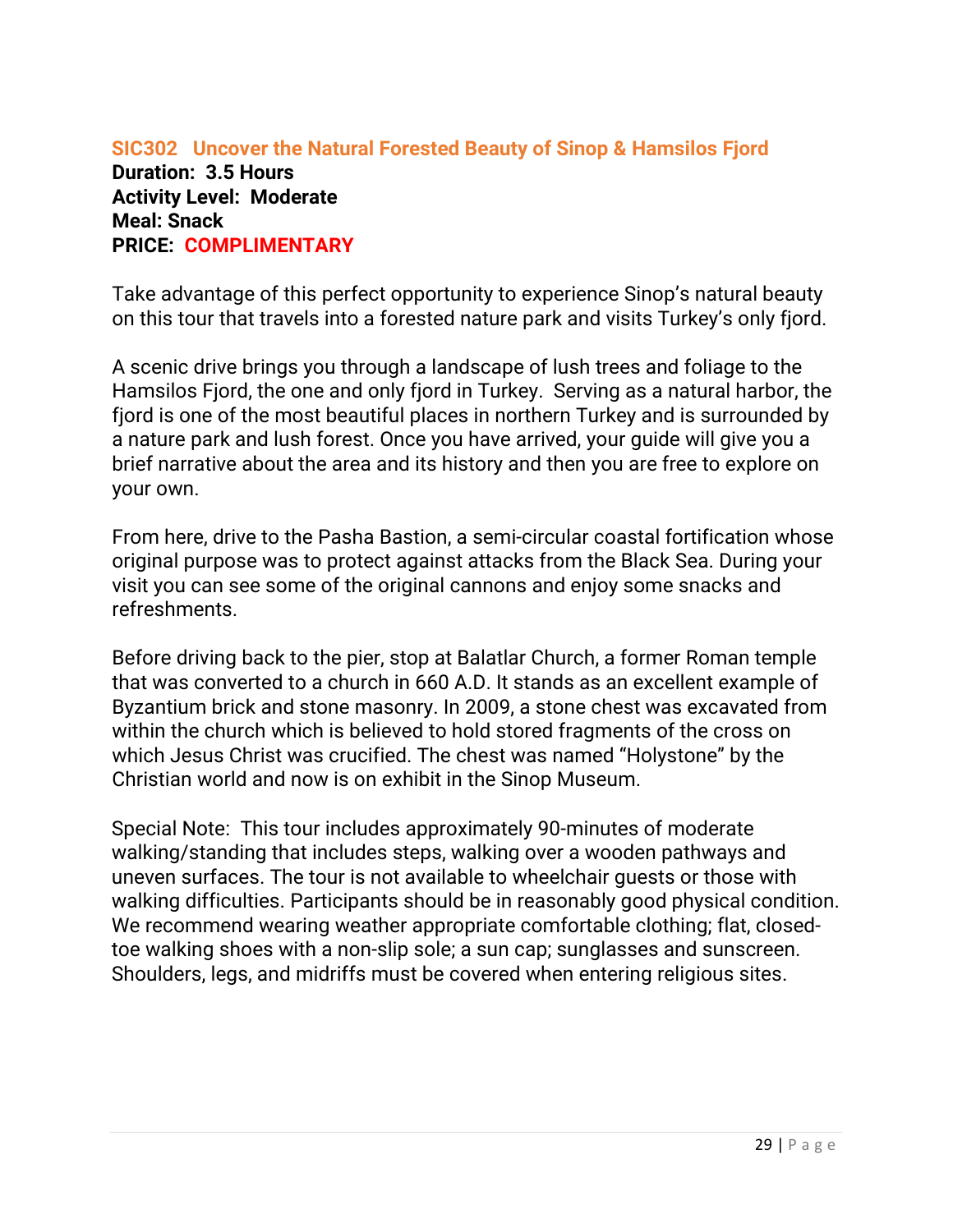## **Amasra, Turkey – Wednesday, August 11, 2021**

**AMR301 Colorful Amasra Town & Its Blended Rich Heritage Duration: 4 Hours Activity Level: Moderate Meal: None PRICE: COMPLIMENTARY** 

Discover Amasra's key historical locations while drinking in the local atmosphere on this delightful walking tour.

A small Black Sea port town formerly known as Amastris, Amasra's rich heritage includes Roman, Byzantine, and Genoese past inhabitants as evidenced by the Amasra Castle, your first stop. This is probably most notable on the north side of the castle which served as a Citadel. The enclosed area is now mostly residential, but you can still find some interesting carved relics that remain on some of the walls here. There is also a restored 9<sup>th</sup> century Byzantine Chapel and a church turned into a mosque that you will see.

Next, walk to the Amasra Archaeological Museum where you will find a variety of items on display that date back centuries and were found both on land and in the sea surrounding this area. Afterwards, make your way to a local tea house where you will take some refreshment. This makes for a perfect opportunity to interact with the locals in Amasra as they go about their daily lives. Following this, you have the option of remaining in town to further explore on your own or walking back to the tender pier and returning to the ship.

Special Note: This tour includes approximately 3-hours of moderate walking/standing that includes inclines, steps, and uneven surfaces. The tour is not available to wheelchair guests or those with physical limitations or other health concerns. Participants should be in reasonably good physical condition. We recommend wearing weather appropriate comfortable clothing; flat walking shoes with a closed toe; a sun cap; sunglasses and sunscreen. Shoulders and legs must be covered when entering religious sites.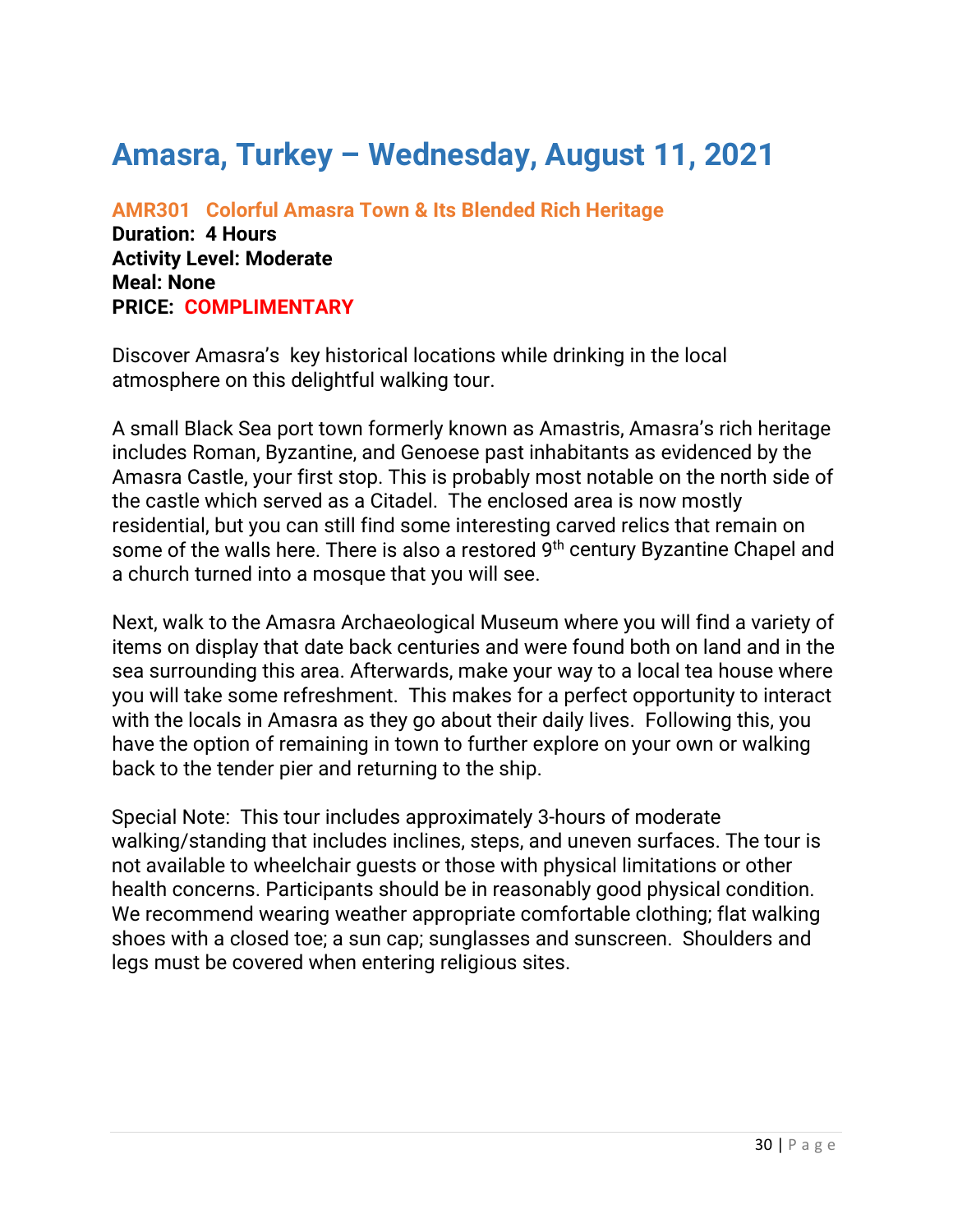### **AMR302 The UNESCO World Heritage City of Safranbolu – A Historical Trading Center Duration: 5 Hours Activity Level: Moderate Meal: Snack PRICE: COMPLIMENTARY**

Travel to the UNESCO World Heritage Site of Safranbolu for a fascinating look at this city that once served as an important trading center.

While the drive out to Safranbolu, takes a bit of time (60 minutes), the passing colorful scenery makes the journey interesting and the time pass quickly.

A must-see destination for anyone visiting the area, Safranbolu was the earliest town in Turkey to realize that preserving its old town could serve to draw tourism to the area. The success of Safranbolu's efforts later inspired many other surrounding regions to similarly restore their own historic districts and preserve their levels of authenticity. Safranbolu itself is famous for its typical Ottoman houses and streets which led to its qualification as a UNESCO World Heritage Site.

The town's key role in the caravan trade spanned many centuries, first developing as a trading center after the Turkish conquest in the  $11<sup>th</sup>$  century. By the  $13<sup>th</sup>$ century, it had grown into an important caravan station. The town's layout is a testament to its organic growth in response to economic expansion, and its buildings are representative of its evolving socio-economic structure up to the disappearance of the traditional caravan routes and beyond.

Your time exploring the city starts with a visit to the old Agora and Cinci Han and then afterwards, enjoy some traditional tea and a Turkish pastry.

Rejoining your coach, drive back to Amasra, stopping along the way for a visit at the 18<sup>th</sup> century Incekaya aqueduct. Constructed of rubble stone, it is a marvel of ancient engineering.

Special Note: This tour includes approximately 3-hours of moderate walking/standing that includes inclines, steps, and uneven surfaces. The tour is not available to wheelchair guests or those with physical limitations or other health concerns. Participants should be in reasonably good physical condition. We recommend wearing weather appropriate comfortable clothing; flat walking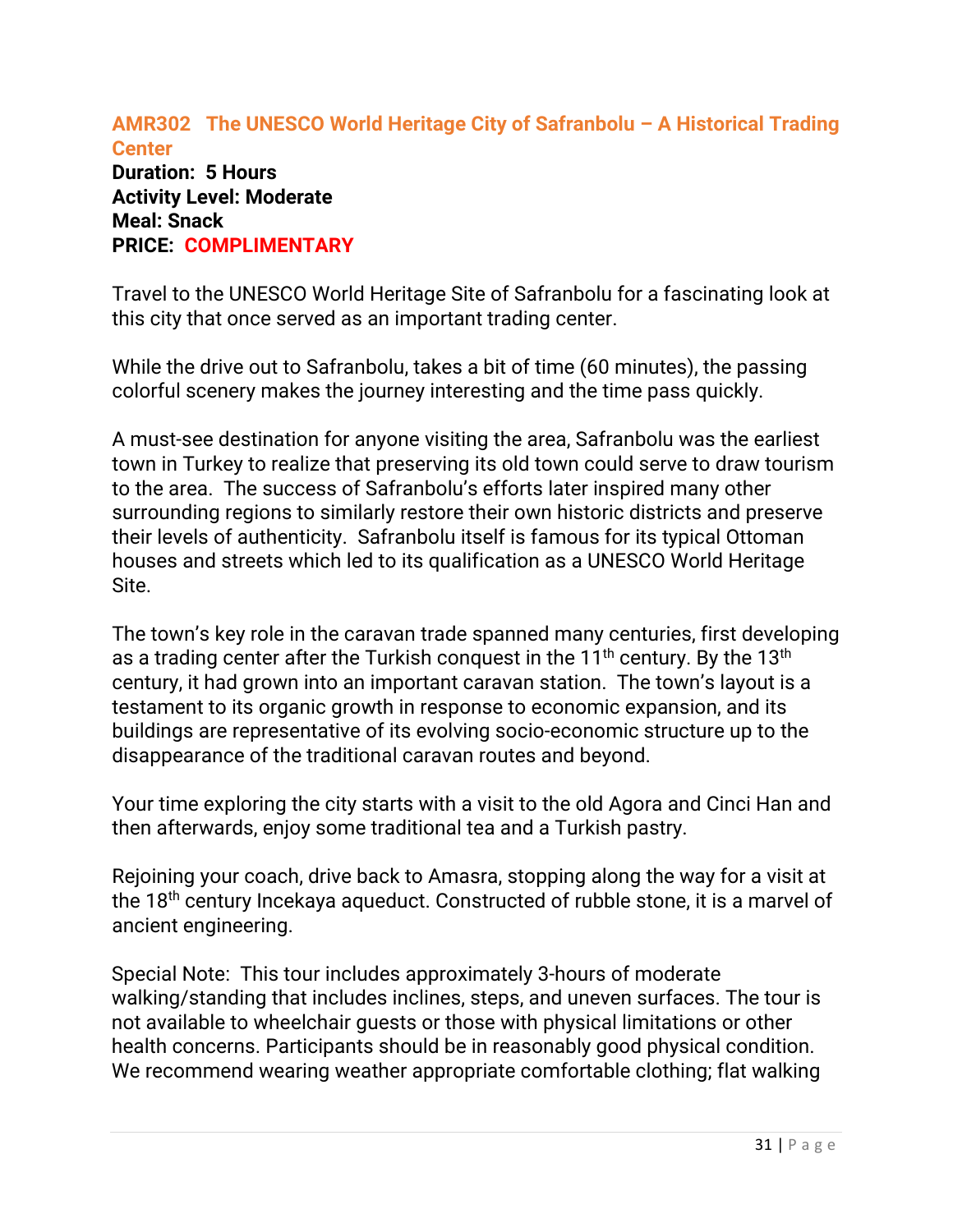shoes with a closed toe; a sun cap; sunglasses and sunscreen. Shoulders and legs must be covered when entering religious sites.

# **Istanbul, Turkey – Thursday, August 12, 2021**

**IST306 Istanbul's Ottoman Influence – The Blue Mosque, Topkapi Palace & the Cistern Duration: 6 Hours Activity Level: Moderate Meal: Lunch INCLUDED FOR ALL CMEatSEA and President's Cruise Guests**

Focused on the Ottoman heritage of Istanbul, this tour will visit the famous Blue Mosque and Topkapi Palace and the Cistern.

Make the short drive from the port to the Blue Mosque. Also known as the Sultan Ahmed Mosque, it was completed in 1616 and is a triumph of harmony, proportion, and elegance. The mosque was part of a complex that included tombs, fountains, kitchens, and a bath, while its 260 colorful windows allowed the sunlight to spill into the interior. When you see the multitudes of blue Iznik tiles that cover the walls, you will come to understand how the mosque got its popular name, "Blue Mosque".

Next, continue on foot to the nearby stunning Topkapi Palace, residence of the sultans for almost three centuries. Located on a promontory that extends between the Bosphorus and the Golden Horn, the views here are simply magnificent. Not only was the palace the imperial residence of the Sultan and his court, it was also the seat of the government for the Ottoman Empire and housed upward of 4,000 people. During your visit, see the general exhibitions that contain artifacts and collection pieces that once belonged to the Ottoman Sultans.

Your final journey on foot brings you to the Byzantine Underground Cistern. The Cistern dates from the 6<sup>th</sup> century and features a roof supported by 336 Corinthian columns. Marvel at the ancient craftsmanship that created this "Underground Palace" as you tour the illuminated interior with your guide.

Following your visit to the Cistern, enjoy lunch at a local restaurant.